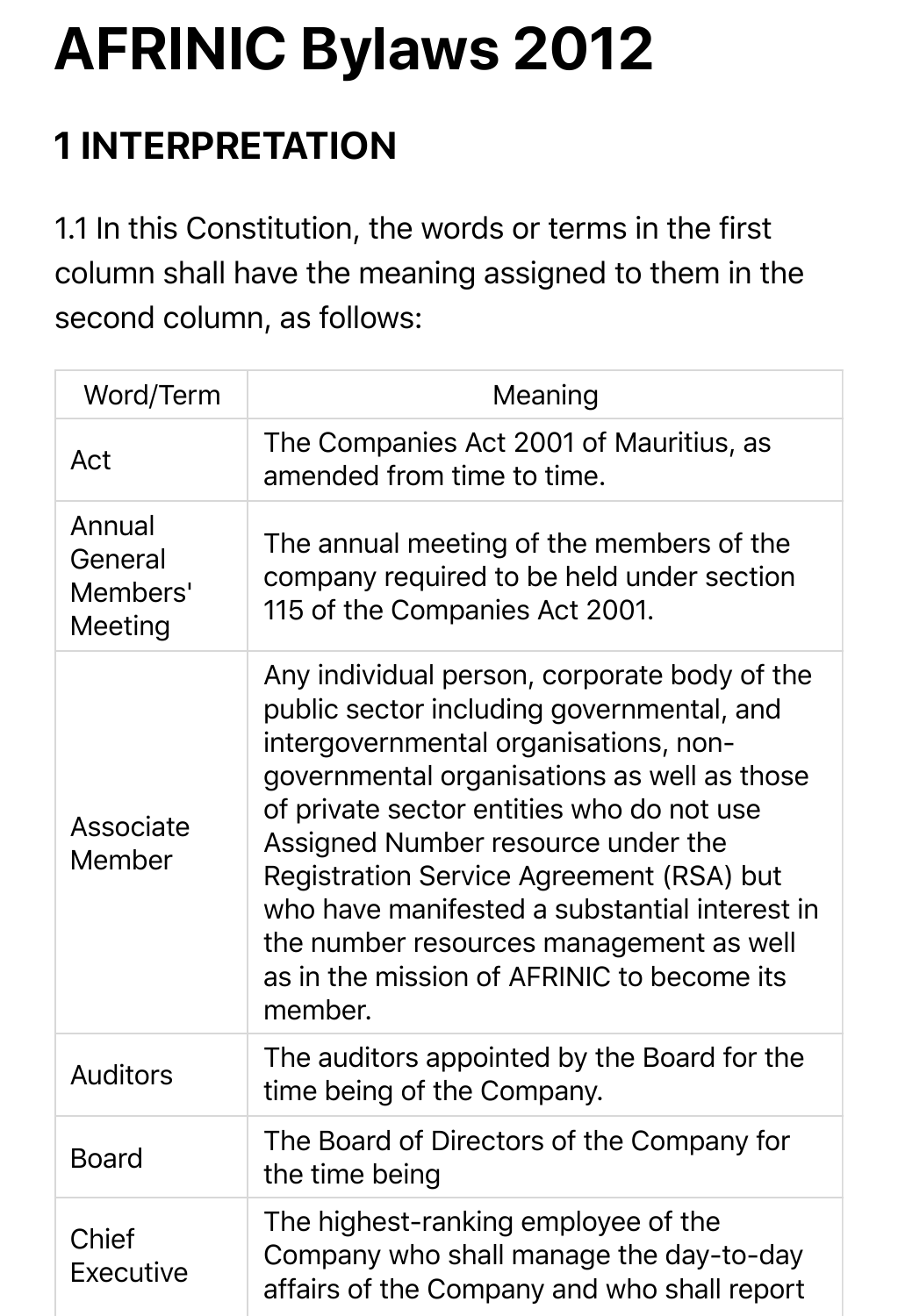| Officer               | to the Board.                                                                                                                                                                                                 |
|-----------------------|---------------------------------------------------------------------------------------------------------------------------------------------------------------------------------------------------------------|
| Company               | AFRINIC Ltd, a company incorporated in the<br>Republic of Mauritius.                                                                                                                                          |
| Community<br>Meeting  | Community Meetings shall include the Public<br><b>Policy Meetings and the Annual General</b><br>Members' Meeting provided for in terms of<br>Section 115 of the Act or any special meeting<br>of the members. |
| Constitution          | This constitution, as amended from time to<br>time in accordance with the Act.                                                                                                                                |
| Council of<br>elders  | A non-executive and ad hoc Committee<br>appointed by the Board, comprising of past<br>chairpersons of AFRINIC who are no longer<br>serving on the Board.                                                      |
| Director              | A person elected to the office of director at<br>an annual Members' meeting and the Chief<br>Executive Officer in an ex-officio capacity as<br>the context indicates.                                         |
| Election<br>Committee | A committee set up under Article 10 of this<br>Constitution, comprising of such staff of<br>AFRINIC, designated by the Chief Executive<br>Officer.                                                            |
| End-Site              | Any entity, corporate or individual that<br>receive services (Number Resources<br>assignments) directly from AFRINIC for<br>exclusive use on its own service<br>infrastructure.                               |
| E-voting              | An election system that allows a voter to<br>record his or her secure and secret ballot<br>electronically from any location.                                                                                  |
|                       | The co-operative worldwide electronic<br>network of computers and computer<br>networks using TCP/IP protocol and includes                                                                                     |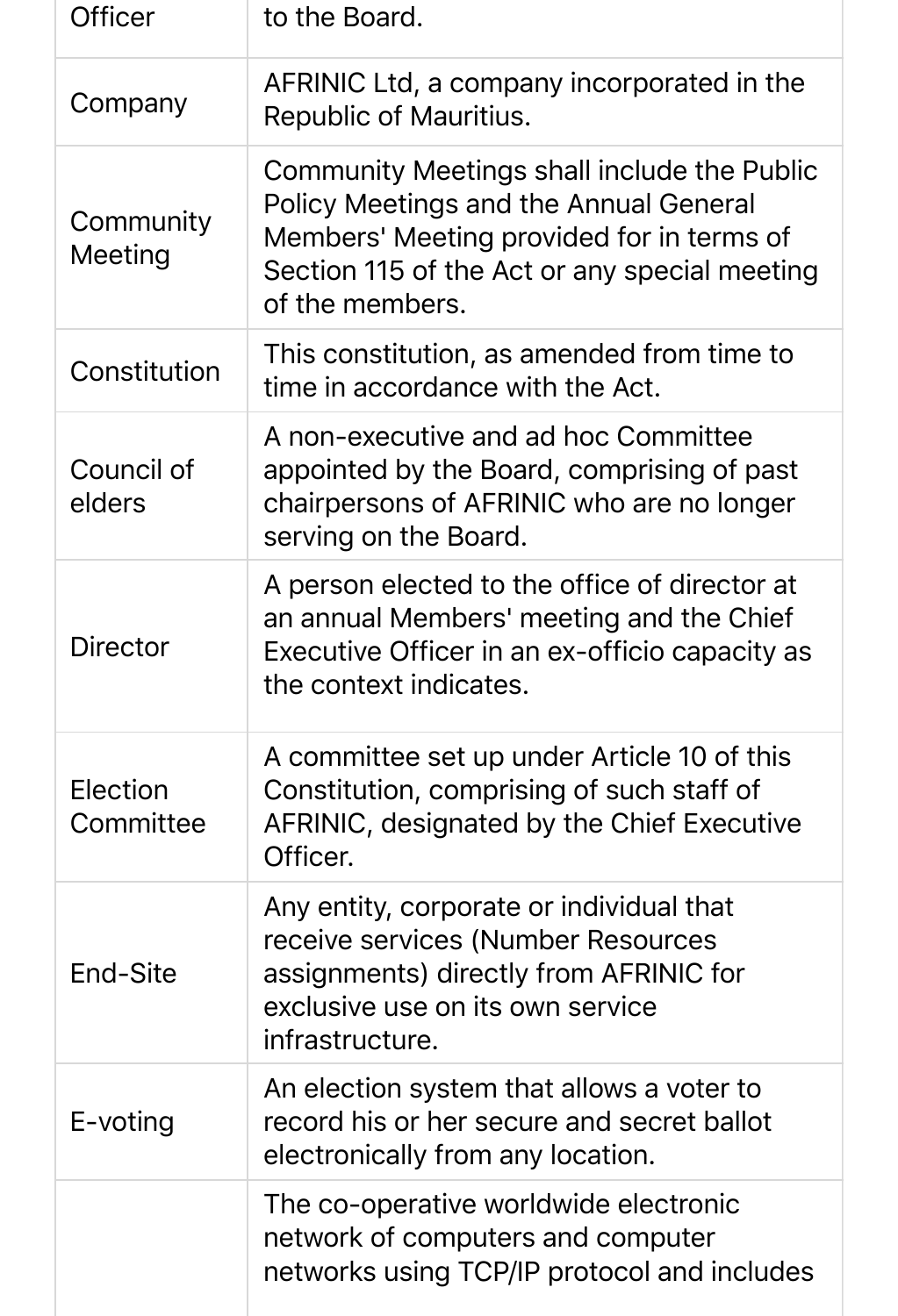| Internet                                   | further cooperative worldwide electronic<br>networks that incorporate, replace and/or<br>develop out of that network using any<br>technology.                                                                                                                                                          |
|--------------------------------------------|--------------------------------------------------------------------------------------------------------------------------------------------------------------------------------------------------------------------------------------------------------------------------------------------------------|
| Internet<br>community:                     | Any person or corporate body living or<br>operating in AFRINIC service region and<br>interested in the Internet Number resource<br>Management.                                                                                                                                                         |
| Local<br>Internet<br>Registry<br>(LIR)     | any Network Operator that provides Internet<br>services to distinct end-users and end-sites.                                                                                                                                                                                                           |
| Member                                     | Registered Member, Resource Member and<br>Associate Member.                                                                                                                                                                                                                                            |
| <b>Nomination</b><br>Committee<br>(NomCom) | A committee of volunteers from the<br>community appointed by the Board and<br>consisting of at the most three persons who<br>have displayed substantial interest in Number<br>Resources Management and in AFRINIC's<br>mission generally plus one representative of<br>the Board from a non open seat. |
| Ordinary<br><b>Resolution</b>              | A resolution that is approved by a simple<br>majority of the votes of those members<br>entitled to vote and voting on the matter<br>which is the subject of the resolution.                                                                                                                            |
| Person                                     | Any individual, company, body corporate,<br>registered organisation, unincorporated<br>association, governmental organisation and<br>intergovernmental organisations or non-<br>governmental organisation.                                                                                             |
| Policy<br>Development<br><b>Process</b>    | A bottom-up, open and transparent process,<br>approved by the Internet Community wherein<br>all stakeholders may participate in the<br>creation of policies which would ensure that<br>the Internet Number Resources are<br>distributed and managed in a responsible and                               |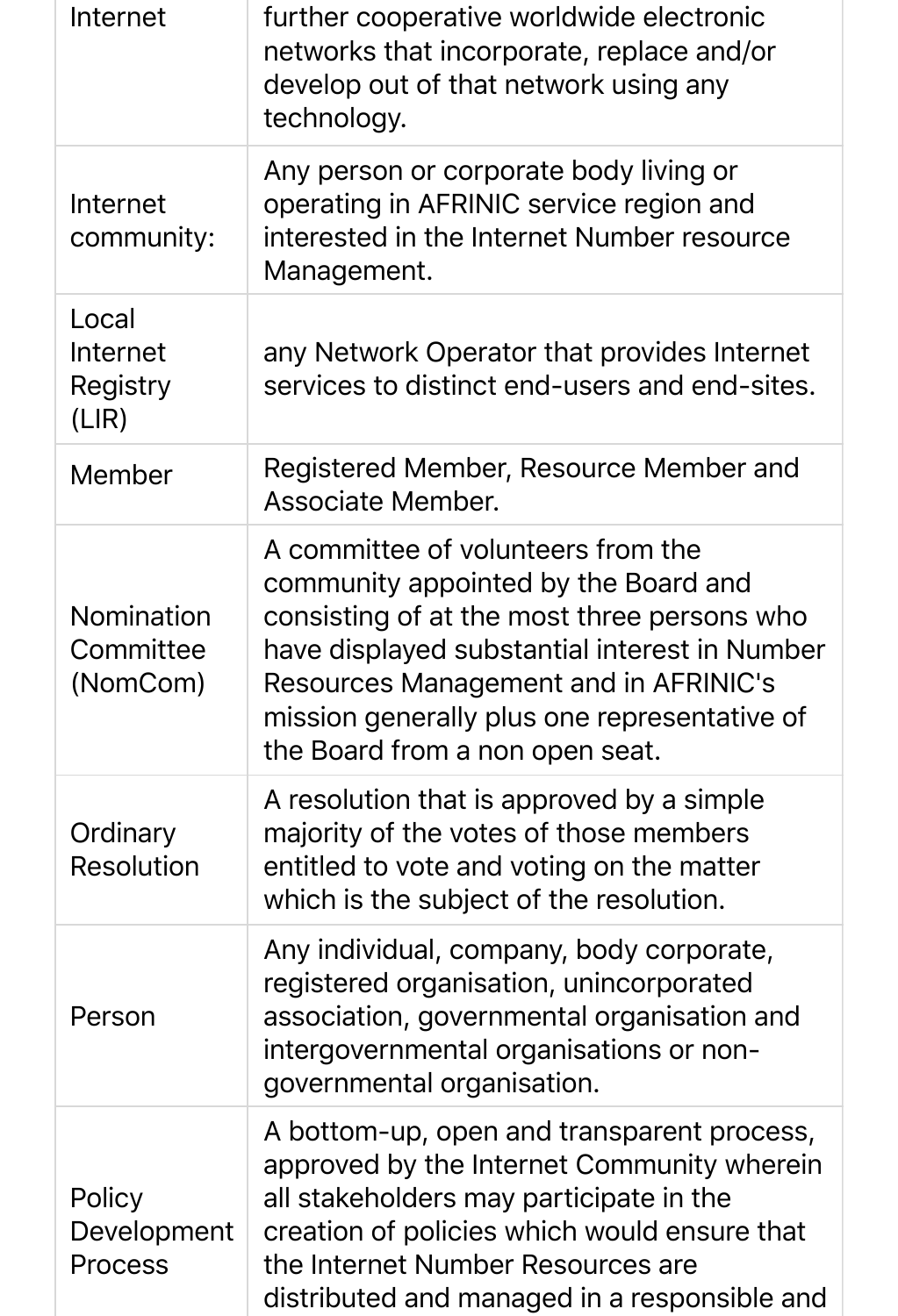|                                             | fair manner.                                                                                                                                                                |
|---------------------------------------------|-----------------------------------------------------------------------------------------------------------------------------------------------------------------------------|
| Registered<br>Member                        | Any Director upon assumption of office and<br>who is a member within the meaning of the<br>Act.                                                                             |
| Registration<br><b>Service</b><br>Agreement | A legally binding agreement between<br>AFRINIC and such legal entities which use or<br>shall use Internet Number Resources<br>managed and administered by AFRINIC.          |
| Resource<br>Member                          | A legal entity or person that meets the<br>requirements for Internet number resources<br>allocations and/or assignment and who signs<br>the Registration Service Agreement. |
| <b>Special</b><br>Resolution                | A resolution approved by a majority of 75 per<br>cent of the votes of those members entitled<br>to vote and voting on the question.                                         |

1.2 Words not defined herein shall, in so far as the context permits, have the same meaning as in the Act.

# **2 NAME**

2.1 The name of the Company shall be "AFRINIC". The business name of the Company shall be "African Network Information Centre".

2.2 An application to change the name of the company shall be made by the Board by passing a special resolution to that effect and filing a copy thereof with the Registrar of Companies.

# **3 TYPE AND OBJECTS OF COMPANY**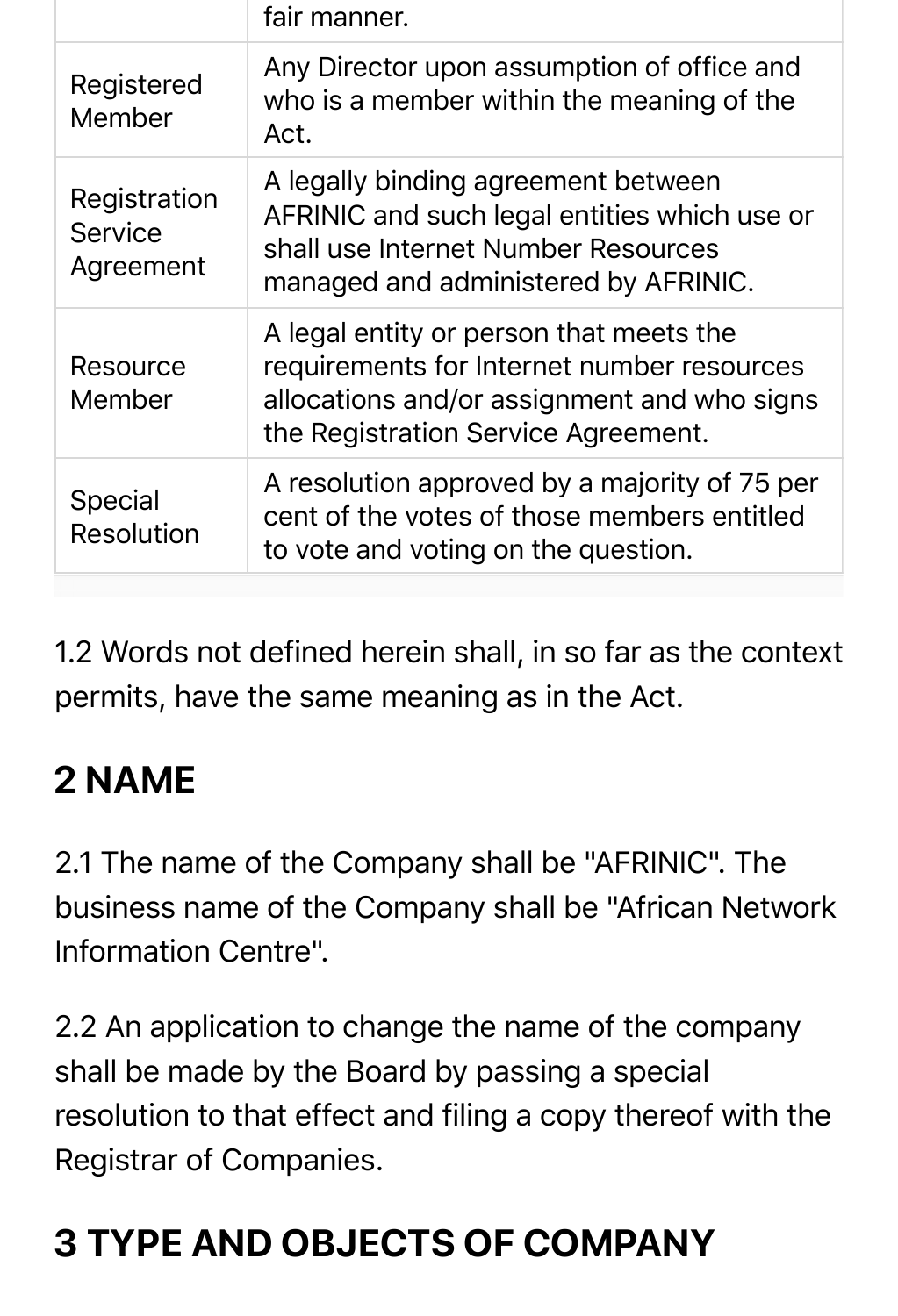3.1 The Company shall be a private company limited by guarantee.

3.2 The income and the capital of the Company shall be applied solely towards the promotion of the objects of the Company; and no part of the income or capital shall be paid or transferred, directly or indirectly, to the members, whether by way of dividend, capital distribution or bonus or otherwise.

3.3 Article 3.2 shall be without prejudice to the power of the Company to effect the payment of: (i) Reasonable and proper remuneration to any officer, employee or Member of the Company in return for any services provided to the Company; and (ii) Expenses of Directors arising directly out of their tenure of office and approved by the Board.

3.4 The Company shall have, both within and outside the Republic of Mauritius, full capacity to carry and/or undertake any business or activity, including but not limited to the following objects:

(i) to provide the service of allocating and registering Internet resources for the purposes of enabling communications via open system network protocols and to assist in the development and growth of the Internet in the African region;

(ii) to promote the representation of AFRINIC membership and the Internet community of the African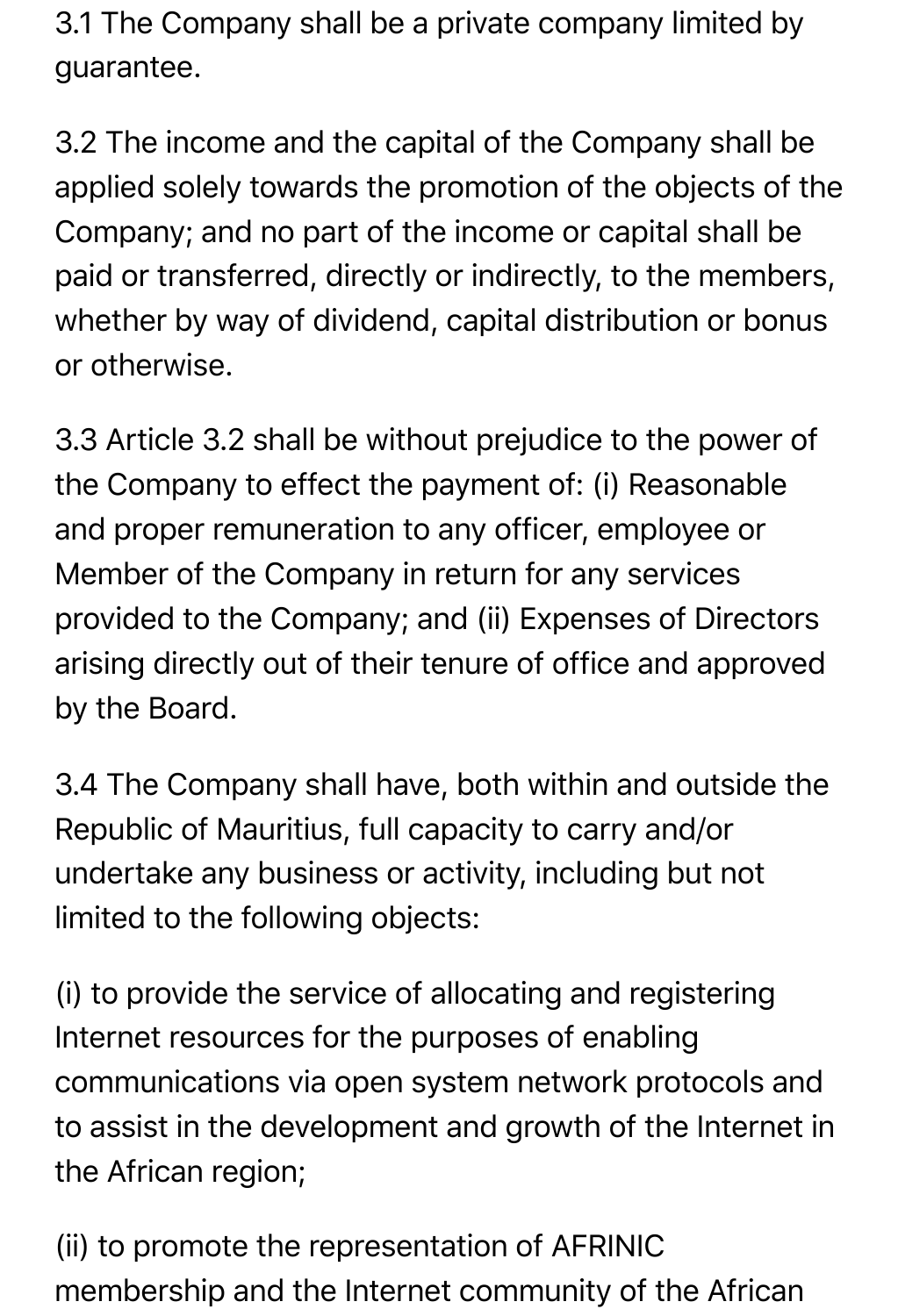region by ensuring open and transparent communication and consensus-driven decision-making processes;

(iii) to promote responsible management of Internet resources throughout the African region, as well as the responsible development and operation of Internet infrastructures;

(iv) to provide educational opportunities to the public so as to increase understanding within African communities of Internet technical and policy issues;

(v) to propose and take such steps as are necessary to promote the development of public policies in the best interest of members and to seek legislative and regulatory consideration, whether by way of meetings or representations, of issues of general benefit to the members, where and when appropriate;

(vi) to develop and promote technical and business practice standards related to Internet service provision to members;

(vii) to disseminate among its members information on all matters affecting the Company and its members and to provide for and be a central channel of communication for the members of the Company and generally for the furtherance and promotion of their interests;

(viii) to cultivate and obtain reciprocal relations with kindred institutions; and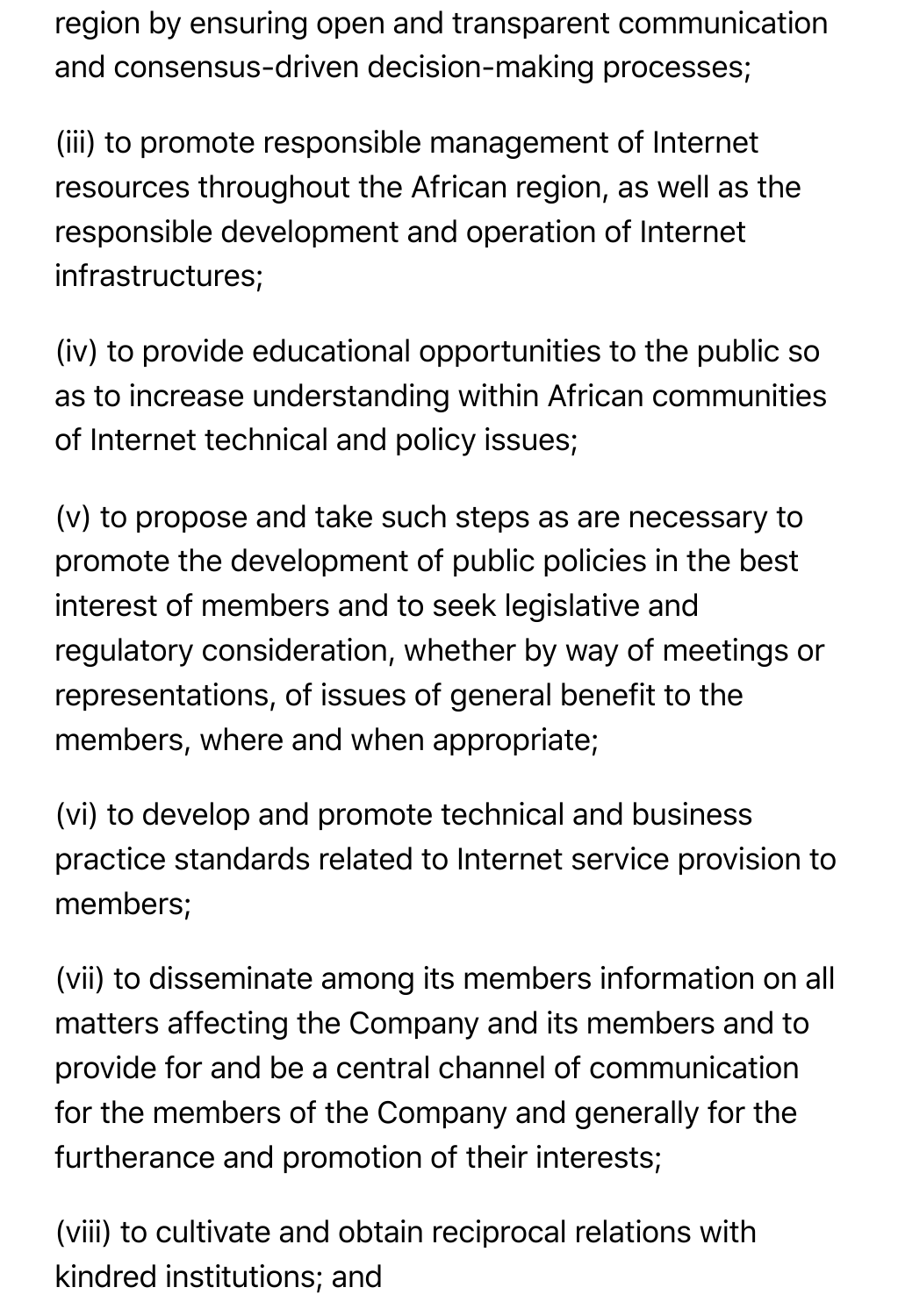(ix) to do all other things incidental or conducive to the attainment of all or any of the objects of the Company.

# *4 FUNDING*

4.1 Funding for the running of the Company shall be realised from the following:

(i) membership fees from members;

(ii) setup fees for bulk registration services;

(iii) setup fees for individual address space assignments;

(iv) maintenance fees for non-contiguous, non ISP address space;

(v) registration fees for individual address space transfers;

(vi) setup fees for autonomous system number ("ASN") assignments;

(vii) grants and/or voluntary donations; and

(viii) such other sources as may be deemed appropriate from time to time by the Board.

4.2 The fees mentioned in Article 4.1 above shall be subject to review from time to time by the Board.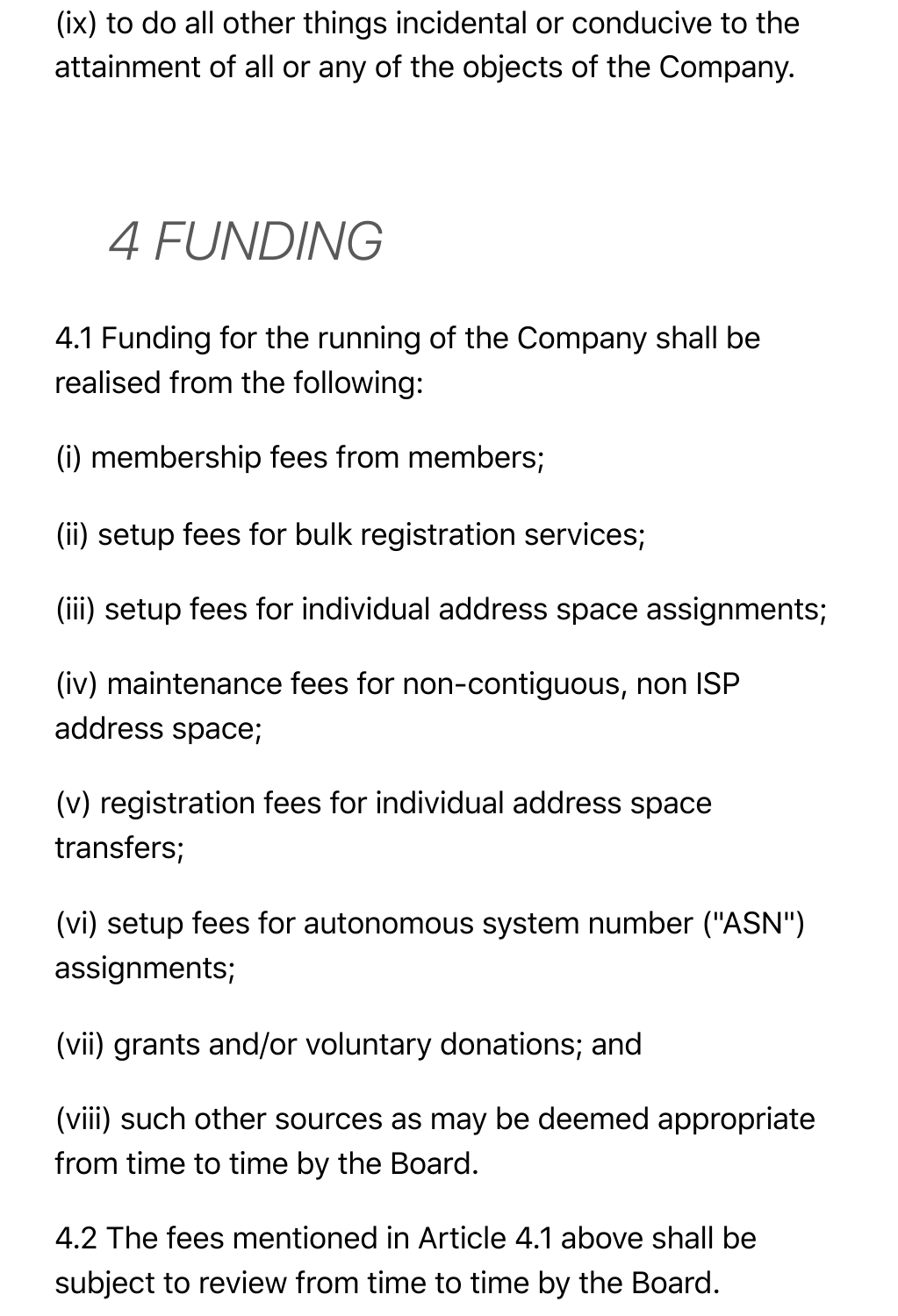### **5 REGISTERED OFFICE**

5.1 The registered office shall be at 11th Floor, Raffles Tower, Cybercity, Ebène, Mauritius.

5.2 The Board may at any time change the registered office of the Company upon the fulfilment of the formalities prescribed in The Act.

### **6 MEMBERSHIP**

6.1 Membership shall be open to:

(i) any Person who is geographically based within, and providing services in the African region, and who is engaged in the use of, or business of providing, open system protocol network services; or

(ii) any other Person who is approved by the Board or the members.

6.2 Members shall be Registered Members, Resource Members or Associate Members.

6.3 An individual who shall be elected as Director in accordance with Article 13 below. The Chief Executive Officer shall automatically also be appointed as a Registered Member, provided that the said individual shall sign such forms as may be prescribed by the laws of Mauritius and to contribute Rs. 500 (five hundred Mauritian rupees only) in the event of the Company being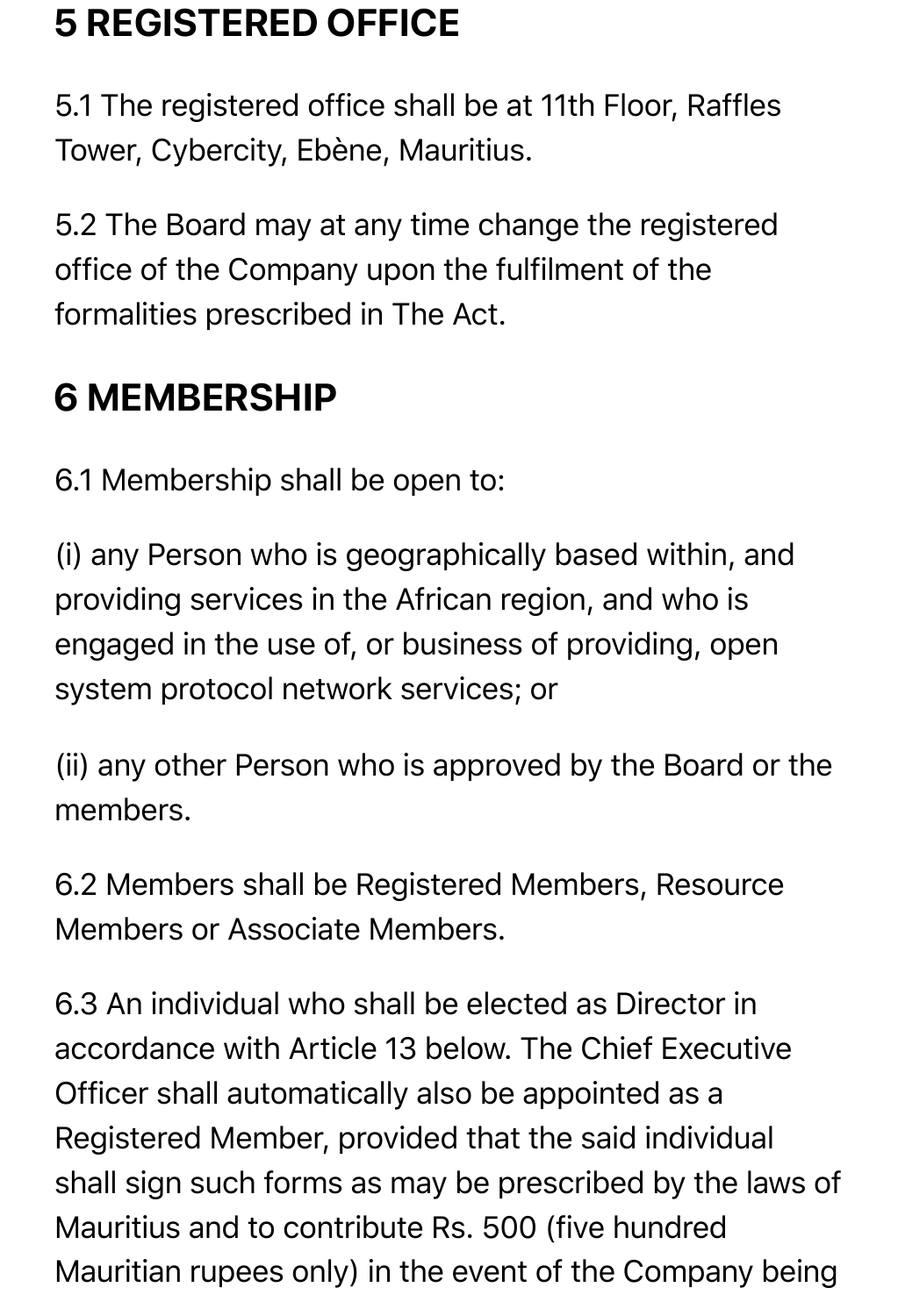wound up according to Article 22.

6.4 Resource Member - A legal entity (local Internet registry or end-site) shall be deemed to be a Resource Member of AFRINIC after it has completed the following formalities cumulatively:

(i) justified its need for the right to use Internet Number Resources to AFRINIC;

(ii) signed AFRINIC's Registration Service Agreement; and

(iii) paid the relevant setup and membership fees related to Internet Number Resources allocated/assigned to it by AFRINIC Registration Service.

### **7 POWERS OF MEMBERS**

7.1 Each Registered and Resource member shall be entitled to receive notice of all member meetings in accordance with Articles 12.4 and 12.11 below, as applicable, and to attend all such Meetings.

7.2 The Members shall be entitled:

(i) by majority vote on the day of each Annual General Members' Meeting, to elect the Directors of the Company in accordance with Article 13.5 below; and

(ii) at each Annual General Members' Meeting, to discuss and comment on the general policies of the Company on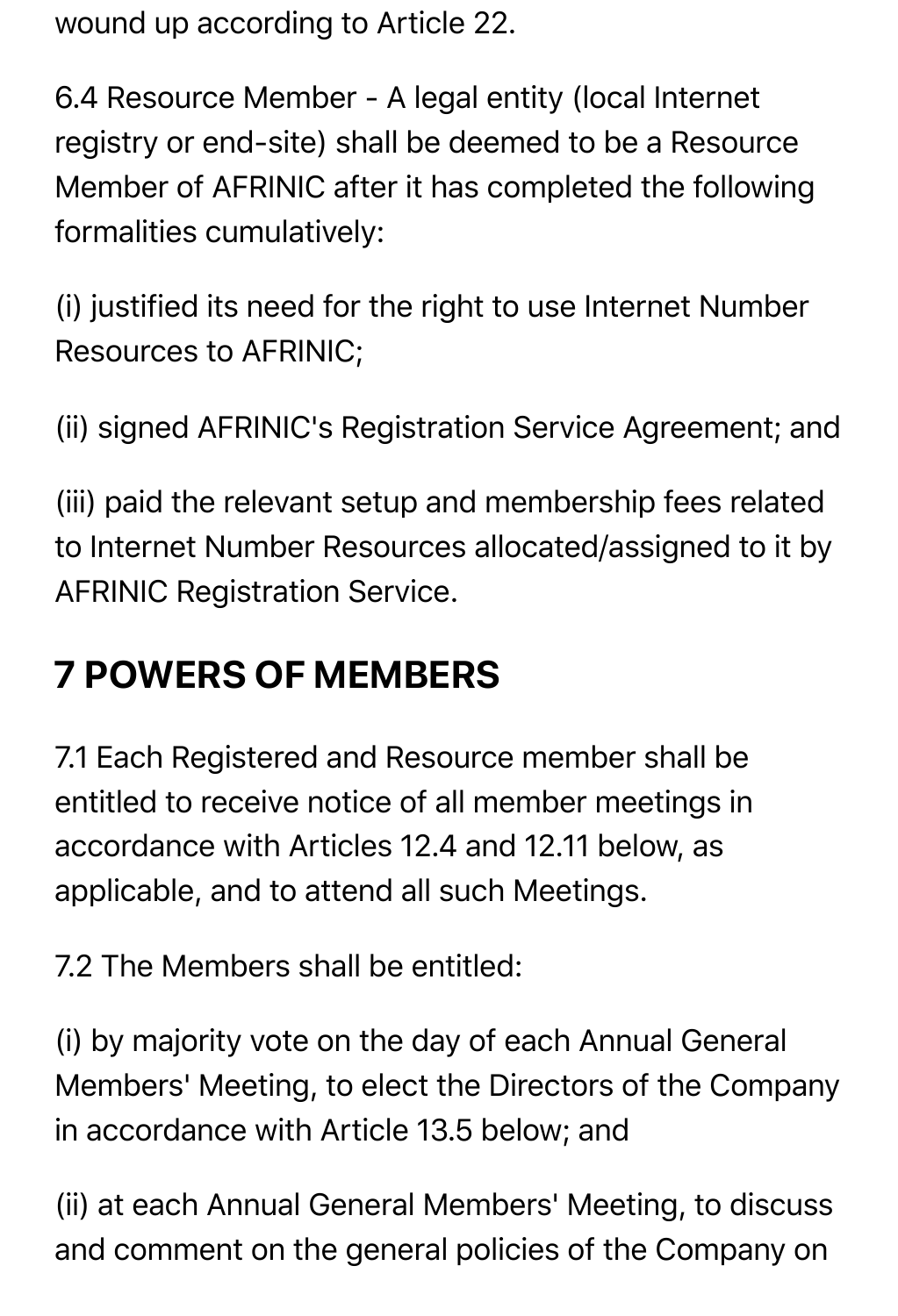such issues and for such a time as shall be reasonably allowed by the chairperson of the Annual General Members' Meeting.

7.3 For the avoidance of doubt, Article 7.2 shall be without prejudice to any contractual rights of Resource Members in any agreement with the Company.

7.4 Associate Members shall be entitled to receive notice of all Annual General Members' Meetings in accordance with Article 12.2 and to attend all such Meetings as Observer.

7.5 Associate Members shall have the right

(i) to receive notice for members' meeting called by AFRINIC;

(ii) to attend as Observer all members' meetings called by AFRINIC;

(iii) to take advantage of services provided by AFRINIC as regards training, consultancy and technical expertise; and

(iv) to attend any meetings convened by AFRINIC if the Associate member(s) is so qualified.

7.6 The Registered Members and Resource Members shall, at Annual General Members' Meetings or by way of written resolutions, in addition to the rights conferred by Articles 7.1 and 7.2, have the right to: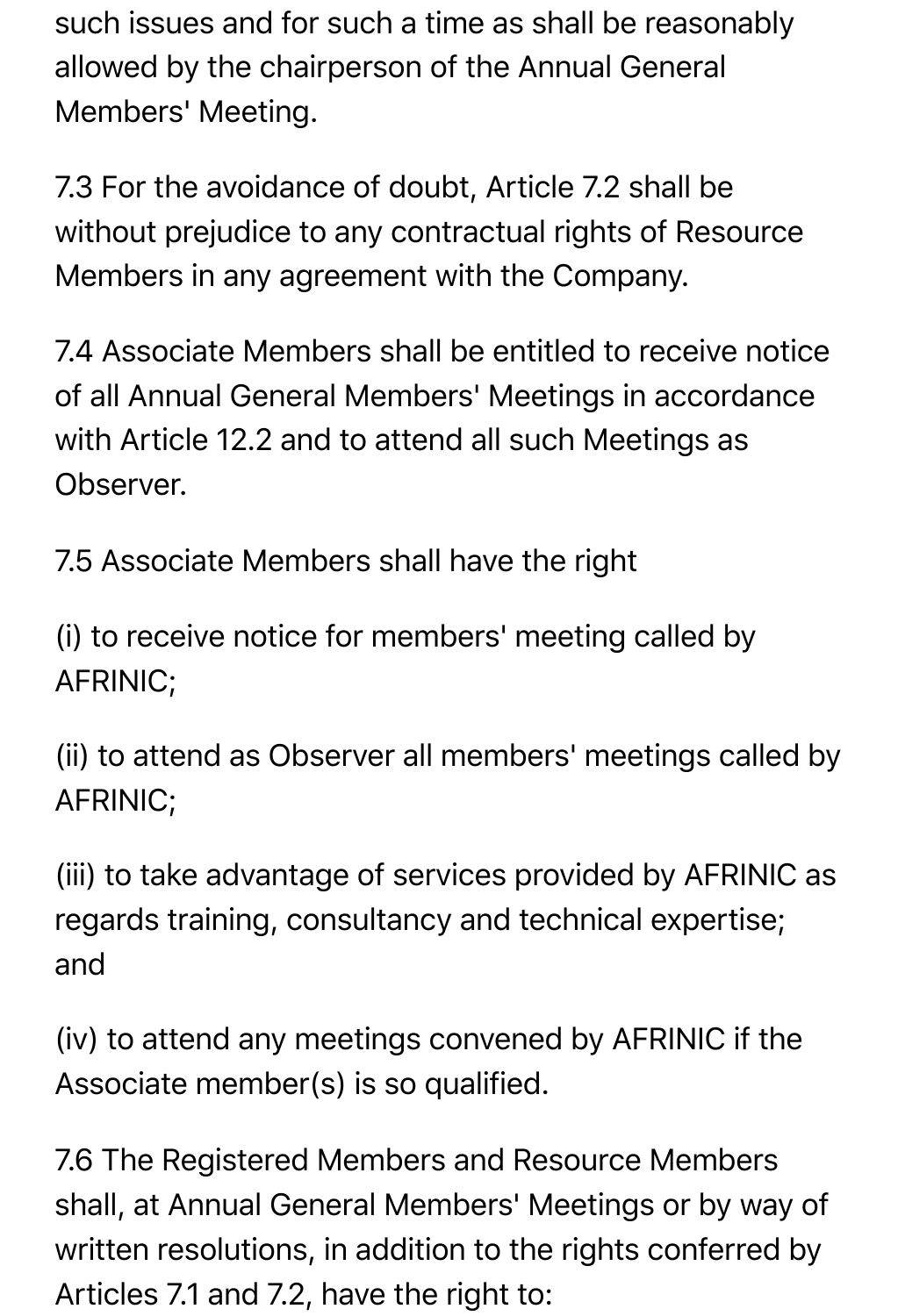(i) consider and approve by Ordinary Resolution the financial statements of the Company;

(ii) receive any auditor's report;

(iii) consider the annual report;

(iv) determine, by Ordinary Resolution, the general policies for fulfilling the objects of the Company;

(v) approve, in accordance with Section 130 of the Act, a major transaction;

(vi) consider and approve by Special Resolution, if appropriate, proposals for the revocation, amendment or replacement of this Constitution;

(vii) appoint by Ordinary Resolution at each Annual General Members' Meeting the auditor of the Company to hold office until the conclusion of the next Annual General Members' Meeting;

(viii) request the Board, by way of a notice signed by not less than five (5) per cent of the Registered Members and Resource Members, to call a Special General Members' Meeting to vote on one or more resolutions; and

(ix) resolve, by Special Resolution, to put the Company into liquidation.

# **8 TERMINATION OF MEMBERSHIP**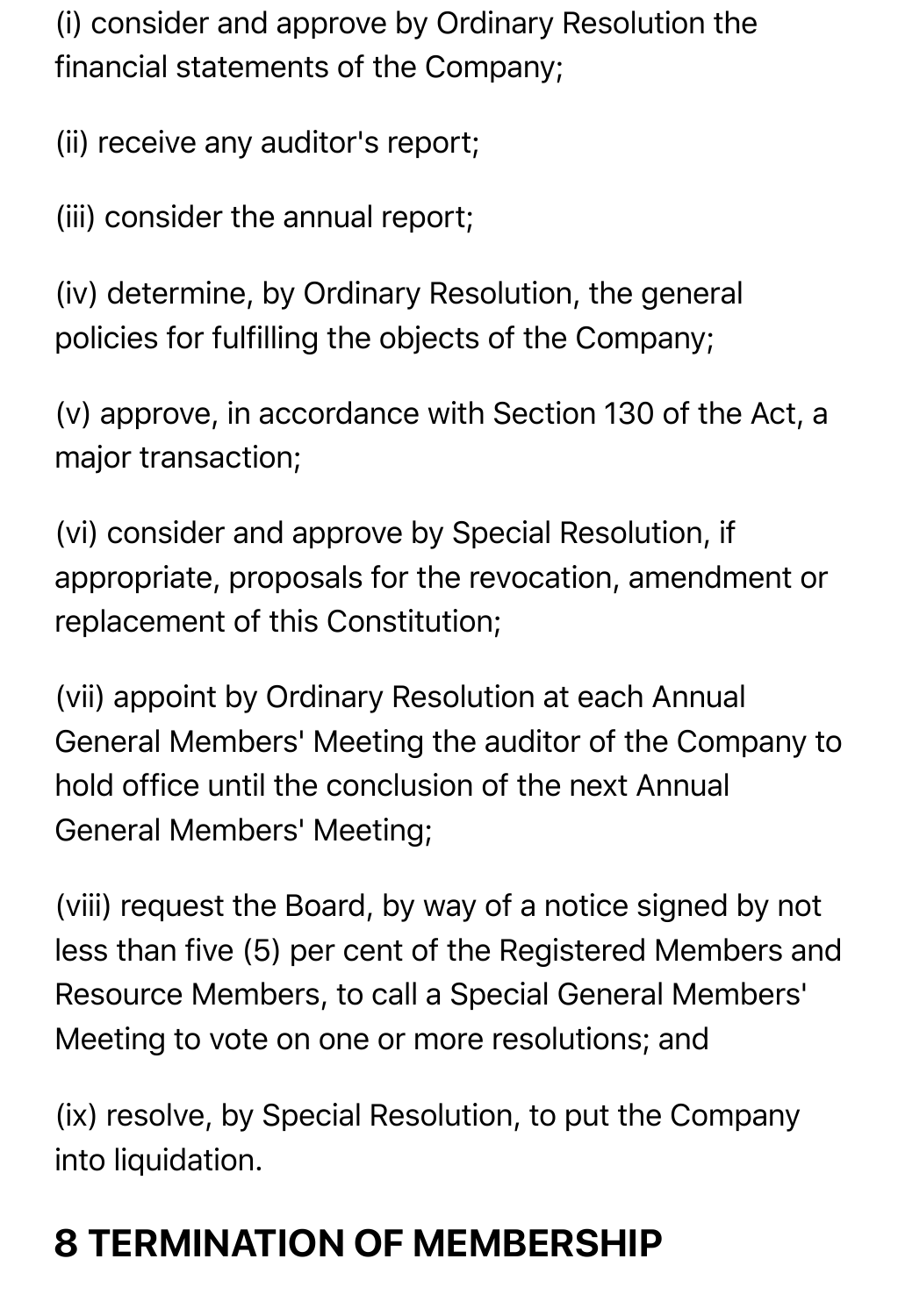8.1 The membership of a Registered Member shall terminate upon:

(i) the Registered Member absenting himself from two (2) consecutive Board meetings over a period of 12 months without showing good cause;

(ii) absenting himself from four (4) non-consecutive Board meetings over a period of 12 months without showing good cause;

(iii) the Board, acting reasonably and in good faith, determining by 2/3 affirmative vote of its members that the Registered Member has refused or failed to comply with the provisions of this Constitution or any applicable rule made by the Board;

(iv) his ceasing to be a Director pursuant to Articles 13.1 and 13.10 below.

8.2 The membership of a Resource Member shall terminate upon:

(i) the Resource Member, if not an individual, ceasing to exist pursuant to the laws of its country of incorporation or, being an individual, upon his death;

(ii) the Board, acting reasonably and in good faith, determining that the Resource Member has ceased to satisfy criteria for admission to membership of the Company or ceased to comply with Number Resources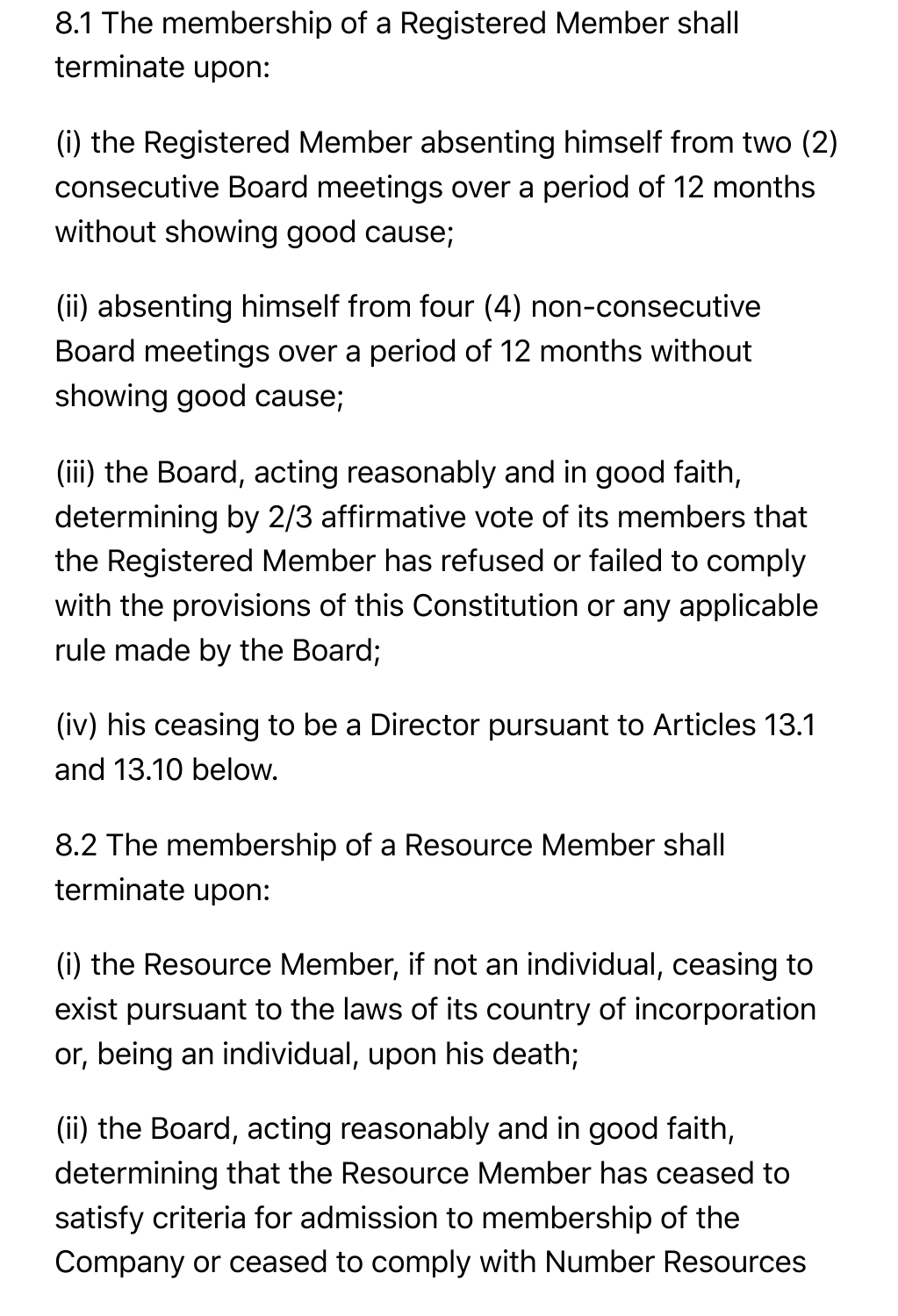Management Policies;

(iii) the Board, acting reasonably and in good faith, determining that the Resource Member has refused or failed to comply with the provisions of this Constitution or any applicable rule made by the Board;

(iv) membership fees or any other sum payable by the Resource Member to the Company remaining unpaid for a period of three (3) months after the due date of payment (subject to the Board deciding otherwise); or

(v) such other event or such other grounds as the Board, acting reasonably and in good faith, shall determine from time to time.

8.3 The membership of an Associate Member shall terminate upon:

(i) the Associate Member, if not an individual, ceasing to exist pursuant to the laws of its country of incorporation or, being an individual, upon his death;

(ii) notice to this effect is given to the Board by the Member;

(iii) the Board, acting reasonably and in good faith, determining that the Associate Member has ceased to satisfy criteria for admission to Associate membership of the Company;

(iv) the Board, acting reasonably and in good faith,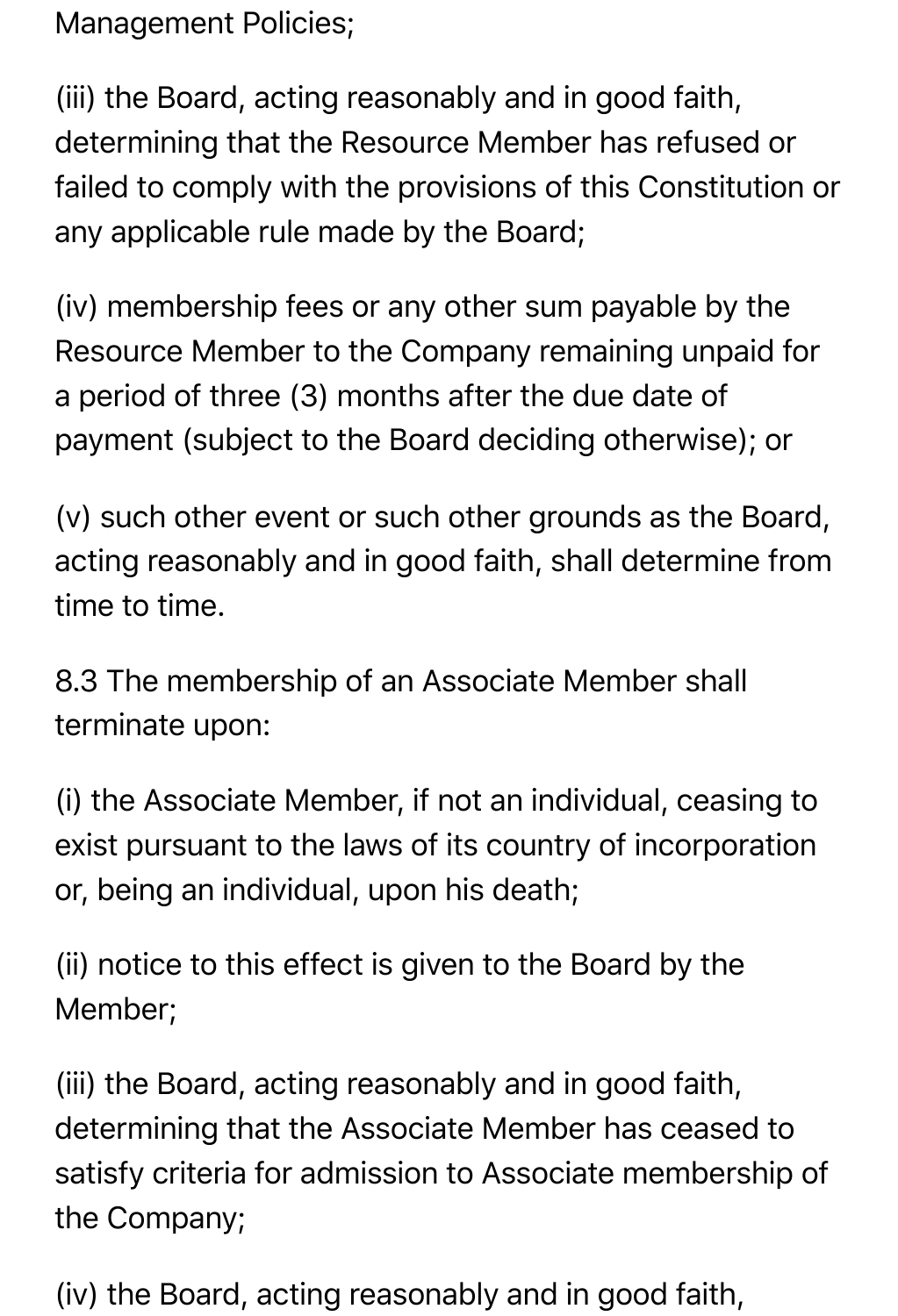determining that the Associate Member has refused or failed to comply with the provisions of this Constitution or any applicable rule made by the Board;

(v) membership fees or any other sum payable by the Associate Member to the Company remaining unpaid for a period of three (3) months after the due date of payment (subject to the Board deciding otherwise); or

(vi) such other event or such other grounds as the Board, acting reasonably and in good faith, shall determine from time to time

8.4 Termination shall not relieve a member from any obligation to pay any fees payable to the Company on or before the date of termination and shall not entitle the Resource and Associate Member to any refund of any fees, whether in whole or in part.

8.5 The Resource Member shall, on termination of its membership, return the resources allocated to it by the Company.

# **9 THE NOMINATION COMMITTEE**

There shall be a Nomination Committee (Nom Com), which shall consist of a chairman and three other members as appointed by the Board and composed of qualified and experienced persons. The Board shall make a public call for voluntary nomination from the African Internet Community.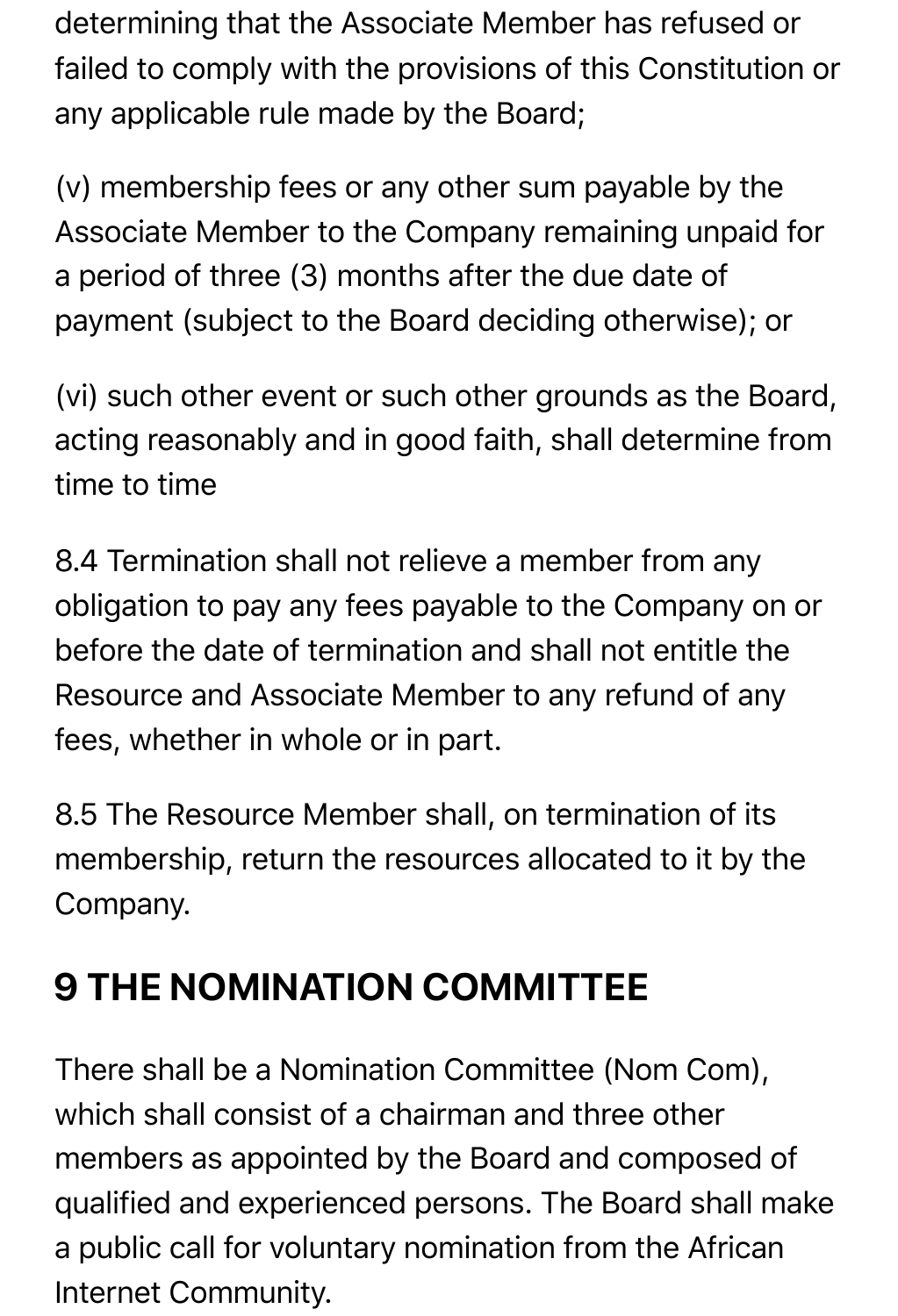9.1 No person shall be qualified for appointment to the Nom Com if he/she is a candidate for election to the Board or is domiciled in a region whose seat is open for renewal during an election.

9.2 The Nom Com shall report to the Board and operate under such guidelines as may be prescribed by the Board.

9.3 Functions of the Nomination Committee:

(i) The Nom Com shall:

a) use its best effort towards ensuring that a satisfactory number of individuals from the African internet community stand as candidate for the election of the directors of AFRINIC; and

b) have general responsibility for, and shall supervise the conduct of the polls by the election Committee on election day.

(ii) In the discharge of its function under Article 9(i) above, the Nom Com:

a) shall call for candidates for elections held by AFRINIC;

b) prescribe criteria and qualifications for eligibility to stand as candidate for elections held by AFRINIC;

c) may interview candidates prior to finalising the list of candidature; and d) Shall finalise the list of candidates for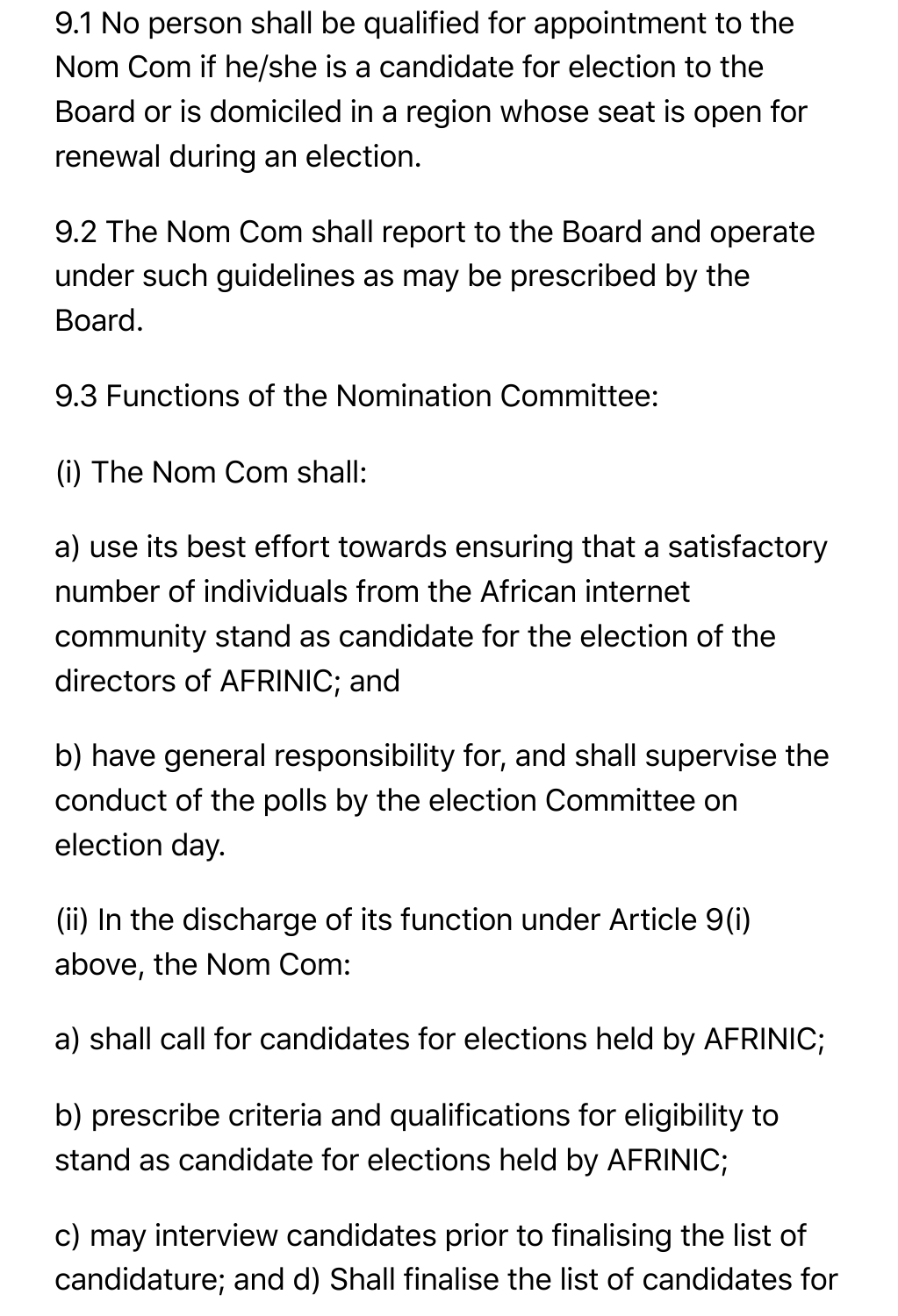any election held by AFRINIC.

# **10 ELECTION COMMITTEE**

There shall be an election committee comprising of such staff members of AFRINIC as may be designated by the Chief Executive Officer.

10.1 The Election Committee shall have the following functions:

(i) have general responsibility for, and shall handle all the preelection process for all elections held by AFRINIC;

(ii) have such functions relating to these elections as may be assigned to it by the Chief Executive Officer;

(iii) liaise with the Chairperson of the Nomination Committee, set up under Article 9 of the Constitution, for the holding of polls on election day.

10.2 For the removal of doubt, where during the holding of an AFRINIC election, any issue is raised, which is not expressly provided for in this Constitution, the members present shall collectively and by consensus resolve it. Such resolution shall for the future AFRINIC elections be applied as a precedent and become an integral part of the election guidelines.

# **11 COMMUNITY MEETINGS**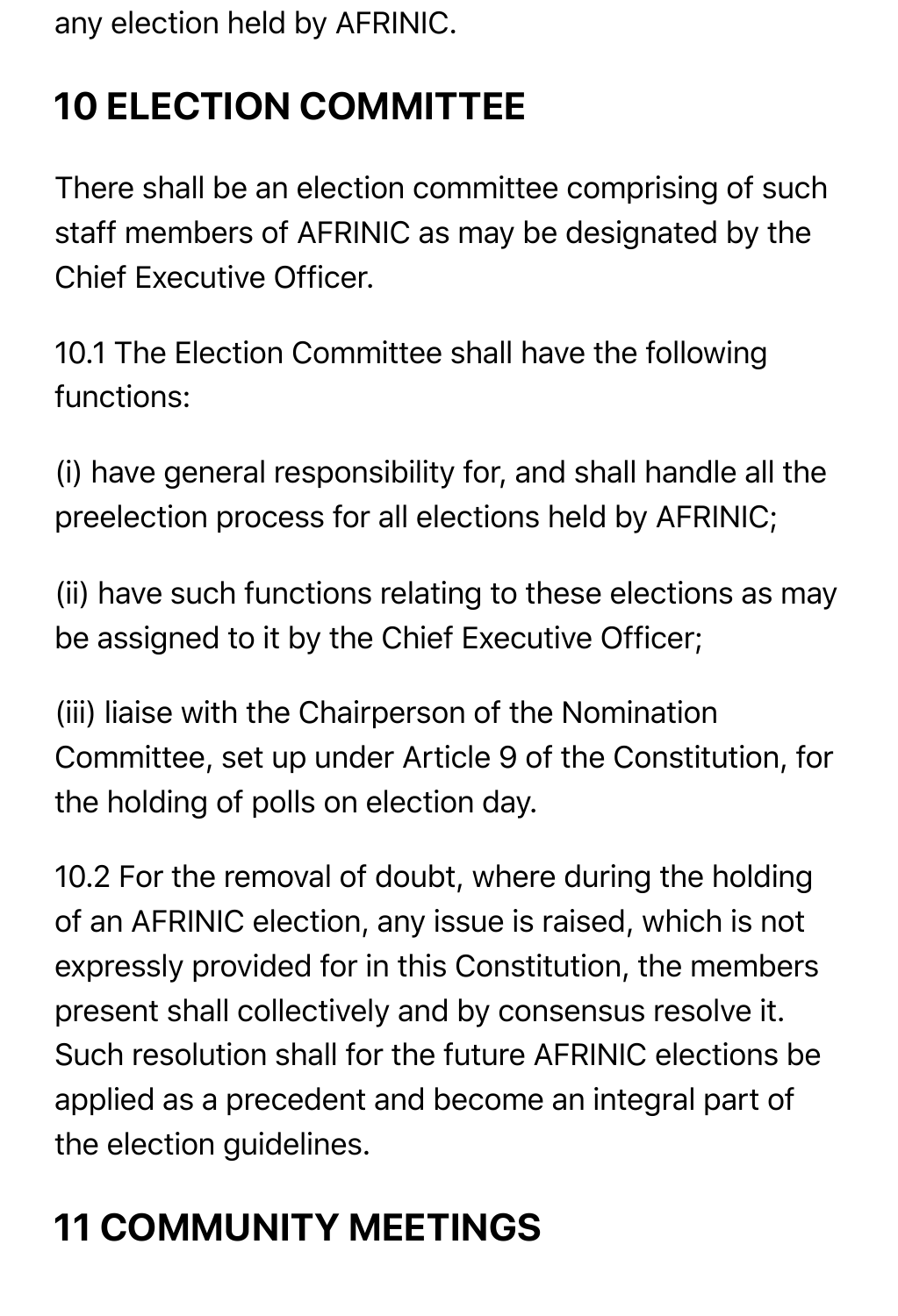Community Meetings shall include the Public Policy Meetings and the Annual General Members' Meeting provided for in terms of Section 115 of the Act or any special meeting of the members.

11.1 The Board shall call an Annual General Member Meeting in terms of Section 115 of the Act:

(i) not more than once in each year;

(ii) not later than six (6) months after the balance sheet date of the Company; and

(iii) not later than fifteen (15) months after the previous Annual General Member meeting.

11.2 The Board shall call a Public Policy Meeting at least once a year as per requirements defined in the Policy development Process. Public Policy Meeting may be attended by:

(i) members (Registered, Resources and Associate);

(ii) anyone interested in Number resources Management policy.

11.3 For the purpose of subsection 11.2 a Public Policy Meeting means a meeting open to the community wherein proposals for policies for a proper and responsible usage and Management of Internet number resources are discussed and agreed within the framework of the Policy Development Process (PDP)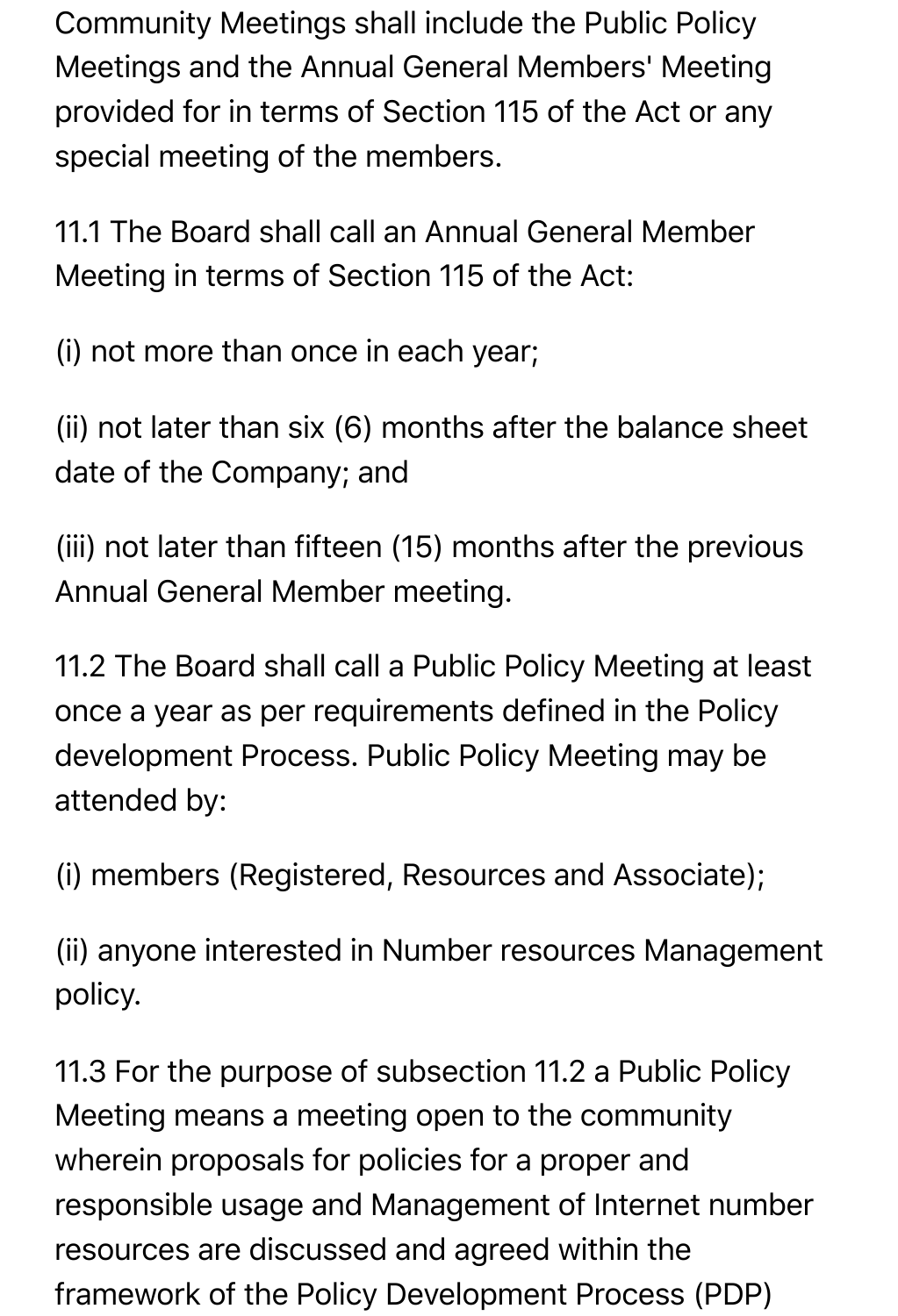defined by the Regional Internet community and ratified by the Board.

11.4 Notwithstanding, the provisions of Article 11.2 the Board may adopt such policies regarding the management of internet number resources where it considers that the same is necessary and urgent, having regard to the proper and responsible usage of these resources.

11.5 Any policy adopted by the Board under the provisions of Article 11.4 shall be submitted to the community for endorsement at the next public policy meeting.

11.6 A Special General Member Meeting:

(i) may be called at any time by the Board;

(ii) shall be called by the Board on the written request of members in accordance with Article 7.6(viii) above.

11.7 A resolution in writing approved by not less than 75 per cent of members entitled to vote on such a resolution is as valid as if it had been passed at an Annual General Member Meeting.

### **12 PROCEEDINGS AT ANNUAL GENERAL MEMBERS' MEETINGS**

12.1 Chairperson: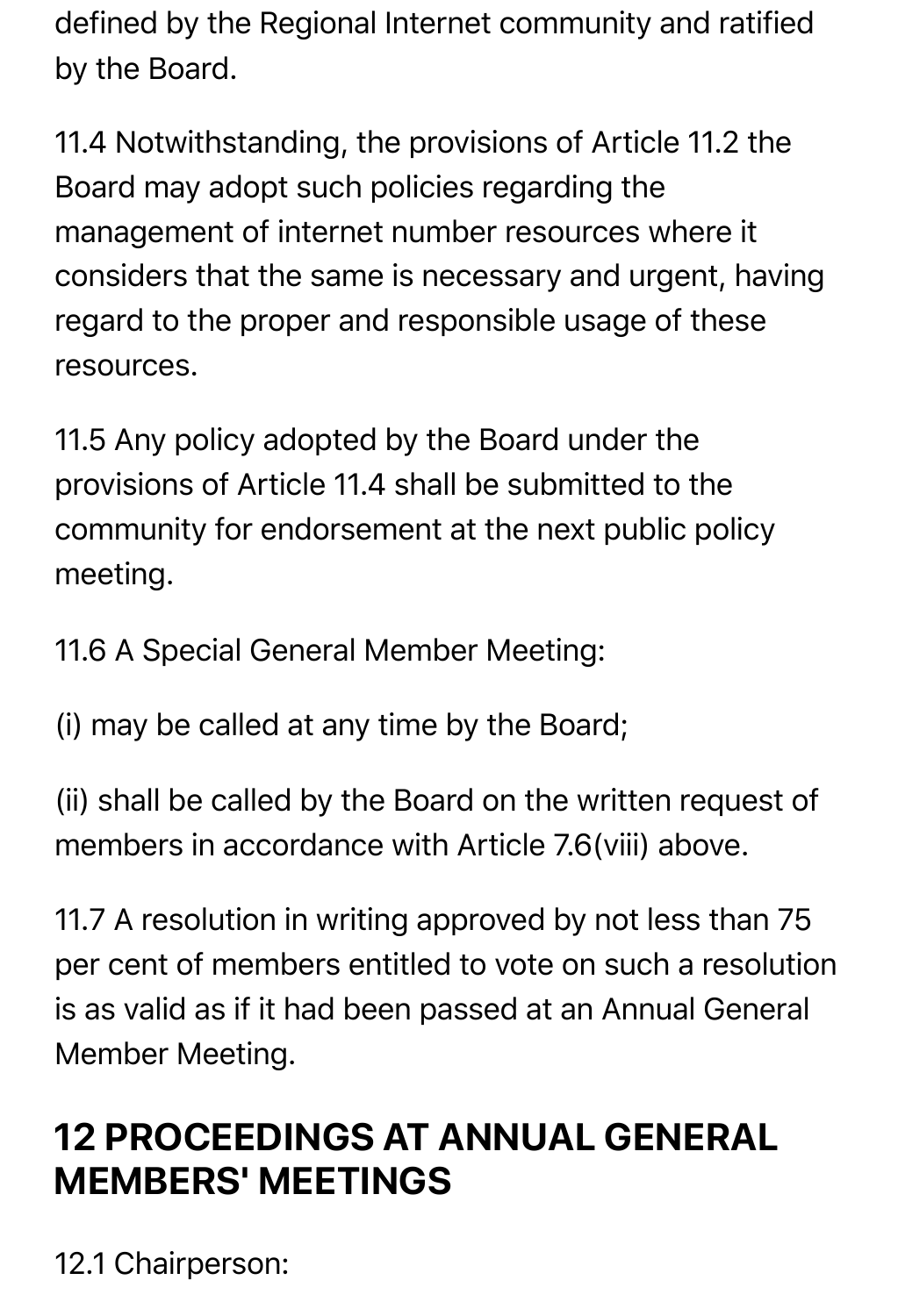(i) Where the Directors have elected a chairperson of the Board, and the Chairperson of the Board is present at an Annual General Member Meeting called in terms of Article 11.1, he/she shall chair the Annual General Member Meeting.

(ii) If, at any Annual General Members' Meeting called in terms of Article 11.1, the Chairperson of the Board is not present within 15 minutes of the time appointed for the commencement of the Annual General Members' Meeting, the Vice-Chairperson will chair the meeting.

(iii) Where no Chairperson of the Board has been elected or if, at any Annual General Member Meeting called in terms of Article 11.1, the chairperson and the Vice-Chairperson of the Board are not present within 15 minutes of the time appointed for the commencement of the Annual General Member Meeting, the Directors present shall elect one of their member to be the Chairperson of the Annual General Members' Meeting.

(iv) The ruling of the Chairperson of the Annual General Members' Meeting called under Article 11.1 on matters relating to the order of business and the procedure and conduct of the Annual General Members' Meeting shall, subject to this Constitution, be final and binding and no motion of dissent from the ruling of the Chairperson may be entertained.

12.2 Notice of Annual General Members' Meetings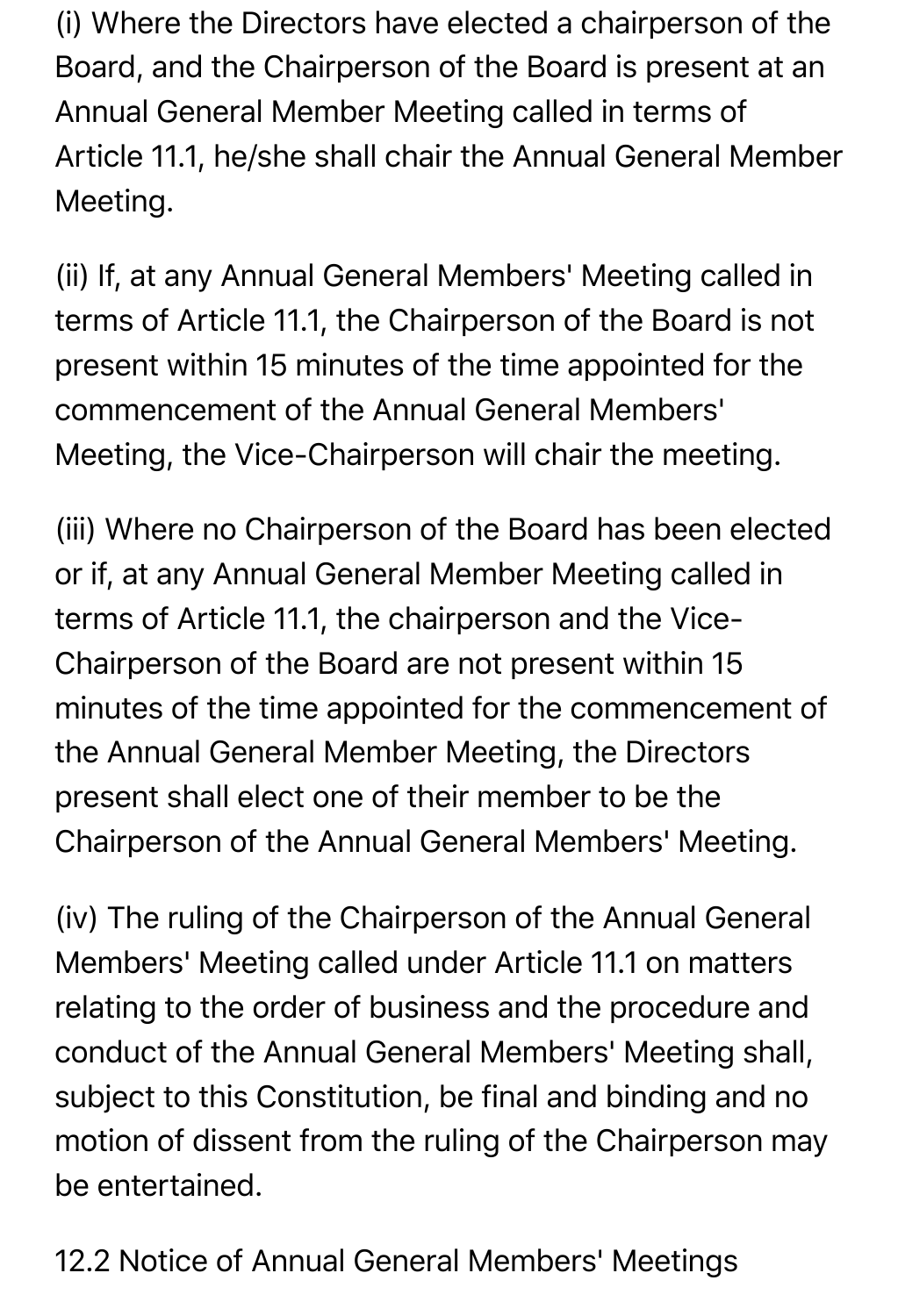(i) Written notice of the time, date and place of a Annual General Members' Meeting called under Article 11.1, shall be sent to every Member and to every Director, the secretary and the auditor of the Company not less than 14 days before the Annual General Members' Meeting. The notice may be delivered by post, fax, electronic mail or such other method as the Board shall reasonably determine from time to time;

(ii) The notice to be sent pursuant to Article 11 shall state:

a) the names of the Directors who will retire on the date of that Annual General Members' Meeting and the region represented by each such Director;

b) the names of the persons who have been proposed to be elected as Directors and the region which is proposed to be represented by each such Person;

c) any policy issues which the Board considers should be discussed at the Annual General Members' Meeting;

d) the nature of the business to be transacted at the Annual General Members' Meeting in sufficient detail to enable a Member to form a reasoned judgment in relation to it; and

e) the text of any Special Resolution to be submitted to the Annual General Member Meeting.

12.3 Any irregularity in a notice of an Annual General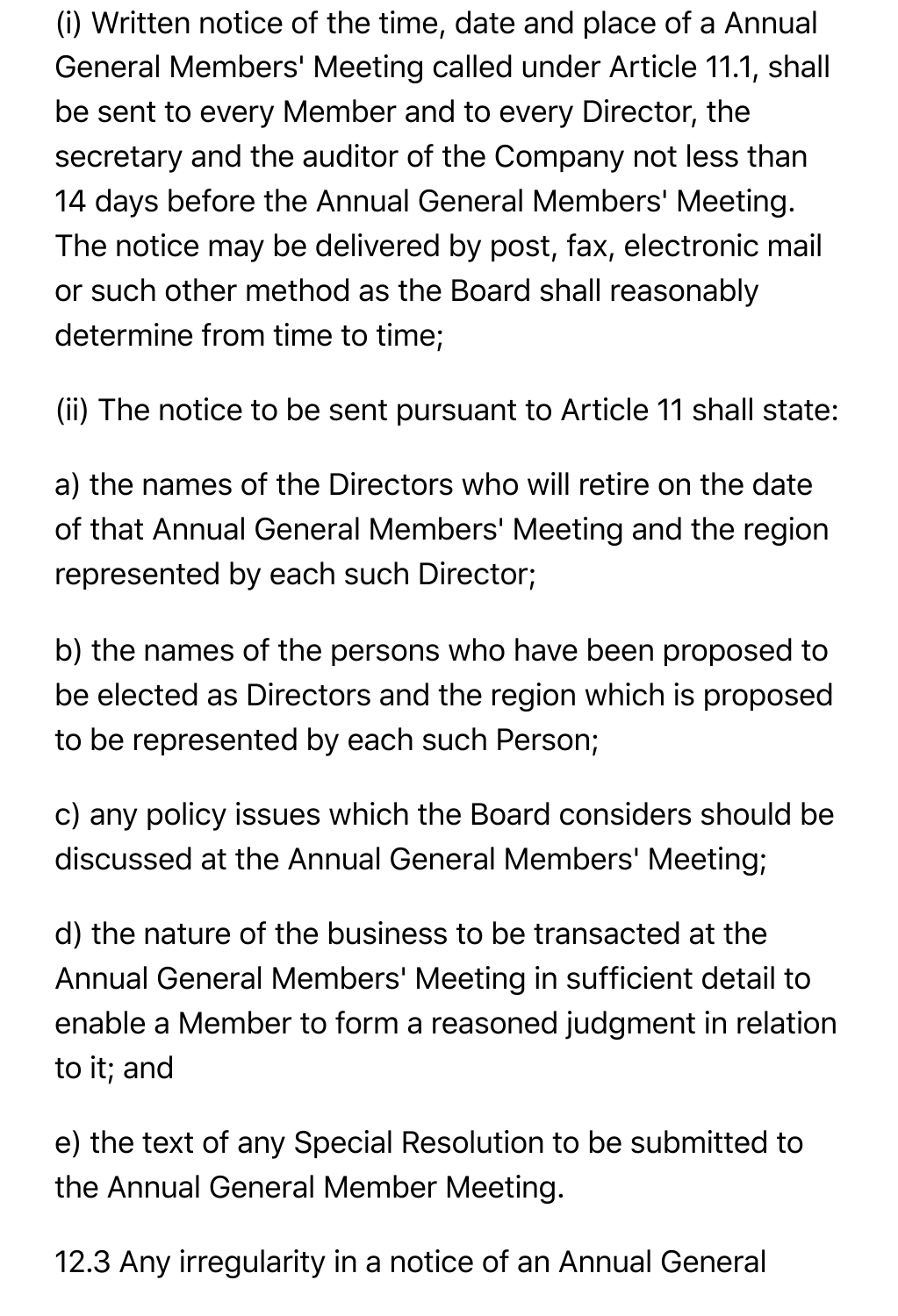Member Meeting shall be waived where all the members entitled to attend and vote at the Annual General Members' Meeting attend the said Meeting without protest as to the irregularity, or where all members agree to the waiver.

12.4 Any accidental omission to give notice of an Annual General Members' Meeting called under Article 11.1 to, or the failure to receive notice of an Annual General Members' Meeting called under Article 11.1 by a Member or any other Person entitled to receive notice shall not invalidate the proceedings at that Meeting.

12.5 The chairperson may, or where directed by the Annual General Members' Meeting, adjourn the Meeting from time to time and from place to place, but no business shall be transacted at any adjourned Annual General Member Meeting called under Article 11.1 other than the business left unfinished at the Annual General Members' Meeting from which the adjournment took place.

12.6 When an Annual General Members' Meeting is adjourned for 30 days or more, notice of the adjourned General Meeting shall be given as in the case of an original Meeting. Save as aforesaid, it shall not be necessary to give any notice of an adjournment or the business to be transacted at the adjourned Annual General Member Meeting to Associate members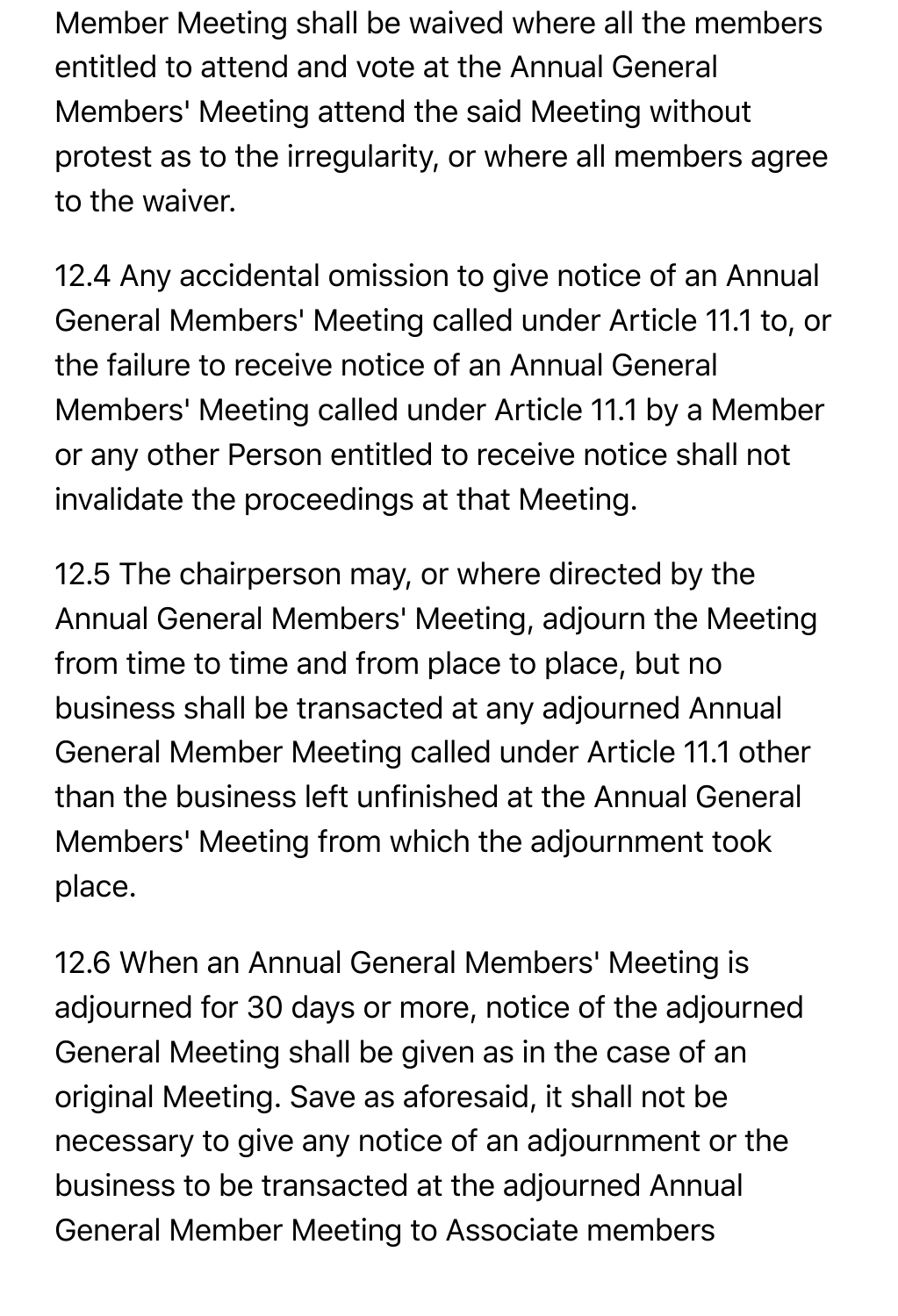12.7 Associate members may attend the Annual General Members' Meetings in an Observer capacity.

12.8 Methods of holding Annual General Members' Meetings (called under Article 11.1 of the present Constitution):

(i) An Annual General Members' Meeting called under Article 11.1 may be held either

a) by the members, including a number of members who constitute a quorum, being assembled together at the place, date, and time appointed for the Meeting; or

b) by means of audio, or audio and visual, communication by which all members participating and constituting a quorum can simultaneously hear each other throughout the Meeting.

12.9 Votes to be exercised on the date of the Annual General Members' Meeting with respect to the election of Directors may be exercised in person, by proxy, by evoting or by such other method of communication as may be decided from time to time by the Board.

#### 12.10 Quorum.

(i) Where a quorum is not present, no business shall be transacted at an Annual General Members' Meeting called under Article 11.1 of this Constitution.

(ii) The quorum for an Annual General Member meeting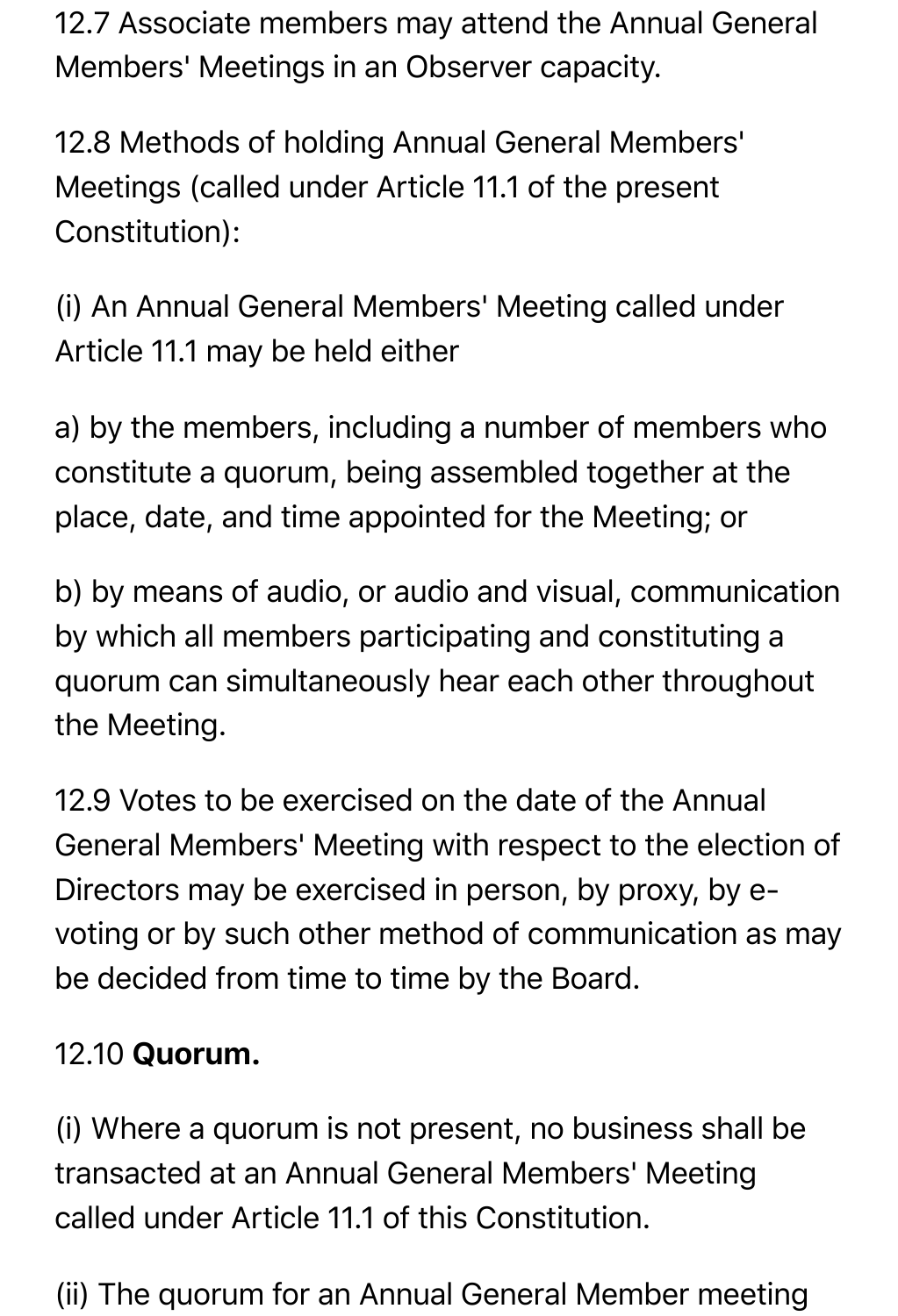shall be composed of minimum of ten (10) members in person comprising:

a) Four (4) Directors elected to represent a region;

b) One (1) Director elected on a non-regional criterion; and

c) Five (5) Resource Members.

(iii) Where a quorum is not present within 30 minutes after the time appointed for the Annual General Members' Meeting:

a) in the case of a Annual General Member Meeting called under section 118(1)(b) of the Act, the Meeting shall be disbanded;

b) in the case of an Annual Member Meeting called under Article 11.1 of this Constitution, the Meeting shall be adjourned to the same day in the following week at the same time and place, or to such other date, time and place as the Directors may appoint; and

c) at the adjourned Annual General Members' Meeting, the quorum shall be ten (10) members present, subject to Article 12.10(ii) in person or by proxy.

#### 12.11 Voting

(i) Where an Annual General Members' Meeting is held under Article 11.6(i) above, unless a poll is demanded,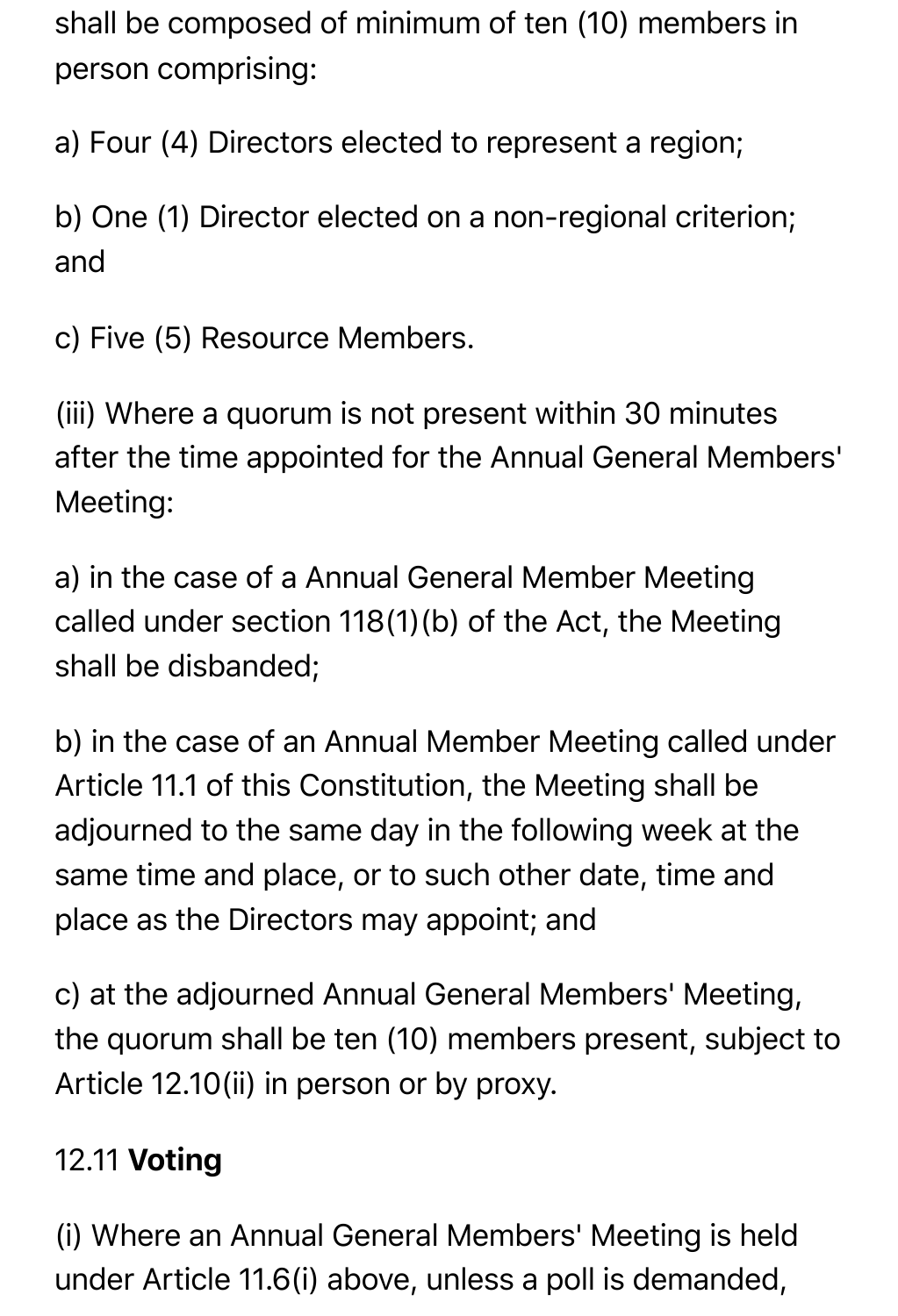voting at the Meeting shall be by whichever of the following methods as determined by the chairperson of the Meeting:

- a) voting by voice;
- b) voting by show of hands;
- c) voting by paper ballot;
- d) voting by electronic system (e-voting)

(ii) Where an Annual General Members' Meeting is held under Article 11.6

(ii) above, unless a poll is demanded, voting at the Meeting shall be by the members signifying individually their assent or dissent by voice.

(iii) A declaration by the chairperson of the Meeting that a resolution is carried by the requisite majority shall be conclusive evidence of that fact unless a poll is demanded

(iv) At an Annual General Members' Meeting called under Article 11.1, a poll may be demanded by any Registered Member or any Resource Member or the chairperson of the Meeting.

(v) A poll may be demanded either before or after the vote is taken on a resolution.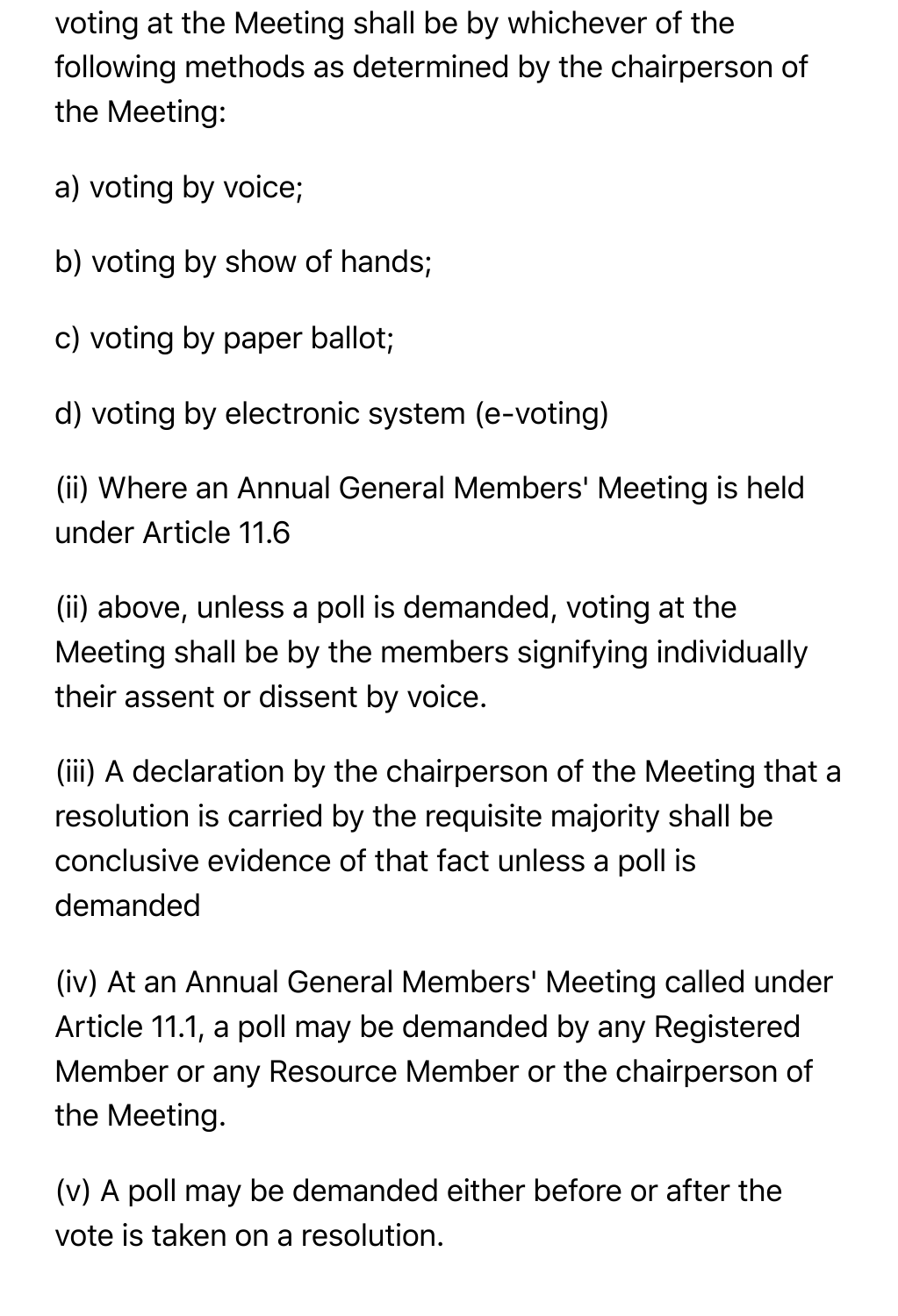(vi) Where a poll is taken, each Member shall have one vote on a resolution on which that Member is entitled to vote.

(vii) The chairperson of an Annual General Member Meeting called under Article 11.1 shall be entitled to a casting vote.

(viii) The instrument appointing a proxy to vote at an Annual General Member Meeting called under Article 11.1 of this Constitution shall confer authority to demand or join in demanding a poll and a demand by a Person as proxy for a Registered Member or Resource Member shall have the same effect as a demand by the Registered Member or Resource Member.

(ix) The demand for a poll may be withdrawn.

(x) Where a poll is duly demanded, it shall, subject to Article 11.7 above, be taken in such manner as the chairperson directs and the result of the poll shall be deemed to be the resolution of the General Meeting at which the poll is demanded.

(xi) A poll demanded on the election of a chairperson or on a question of adjournment, shall be taken immediately, on any other question, shall be taken at such time and place as the meeting directs and any business other than that on which a poll is demanded may be proceeded with pending the taking of the poll.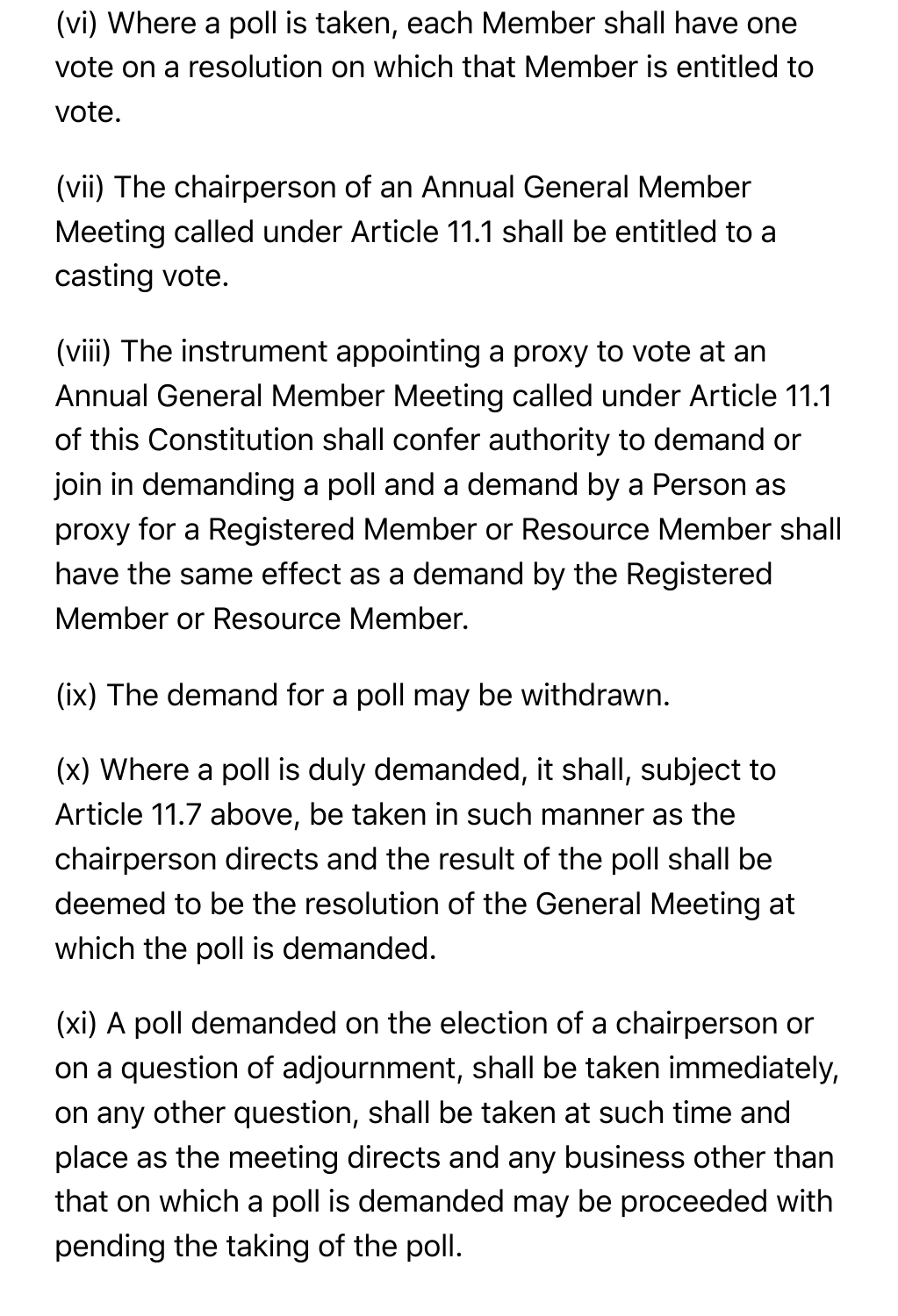(xii) A registered member or a Resource member may exercise his right to vote at a General Meeting by casting a postal vote in accordance with the Fifth Schedule to the Act.

#### 12.12 Proxies

(i) A Member may exercise the right to vote either by evoting, by being present in person or by proxy;

(ii) A proxy for a Member may attend and be heard at an Annual General Members' Meeting as if the proxy were the Member;

(iii) A proxy shall be appointed by notice in writing signed by the Member and the notice shall state whether the appointment is for a particular Annual General Members' Meeting or a specified term;

(iv) No proxy shall be effective in relation to an Annual General Members' Meeting called under Article 11.1 of this Constitution unless a copy of the notice of appointment is produced before the start of the Meeting. Any power of attorney or other authority under which the proxy is signed or a notarial certified copy shall also be produced;

(v) A proxy form shall be sent with each notice sent to a Member;

(vi) The instrument appointing a proxy shall be in writing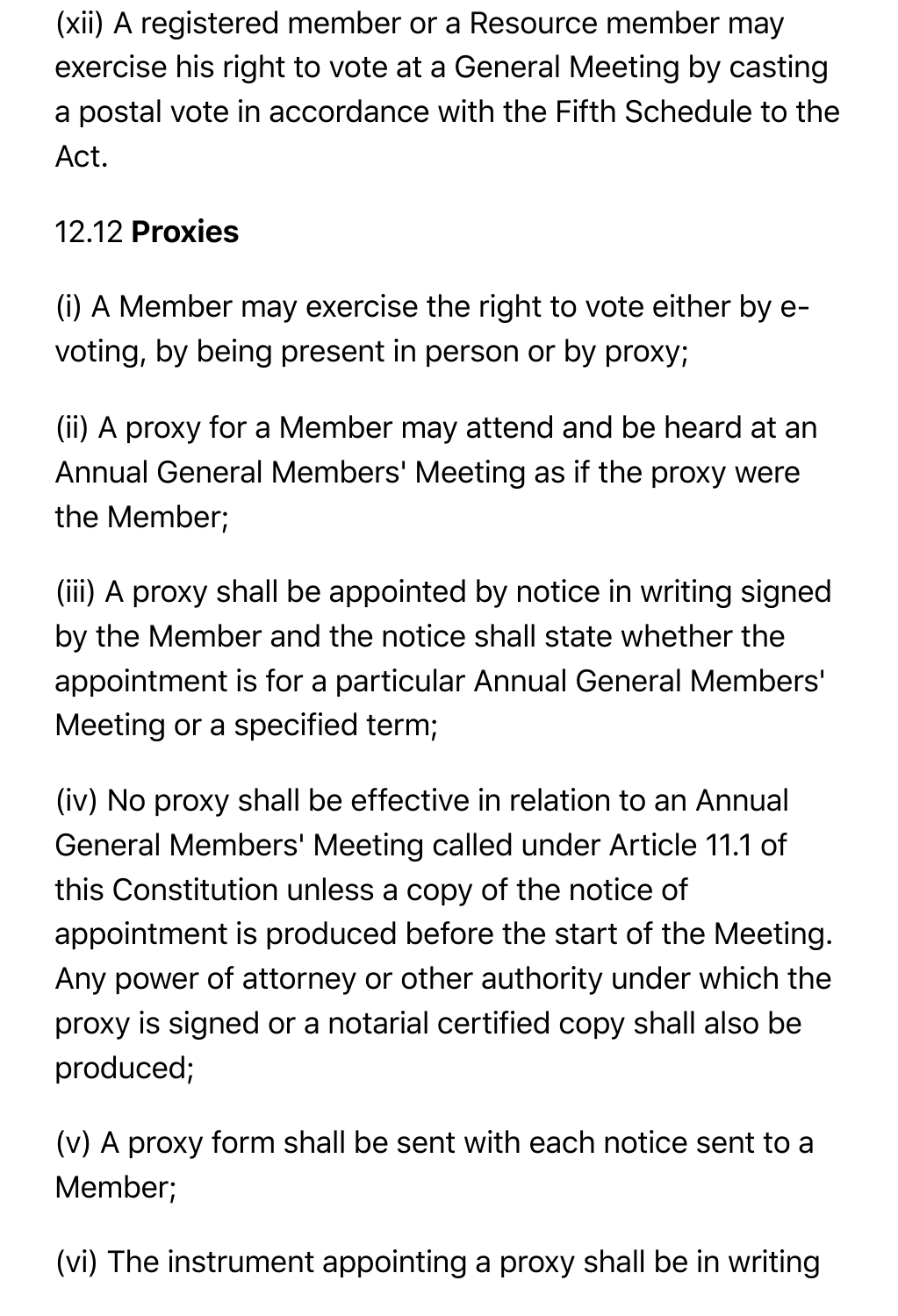under the hand of the appointer or of his agent duly authorised in writing or in the case of a corporation under the hand of an officer or of an agent duly authorised or in the event of the introduction of the e-voting system, such electronically generated proxy document approved by the Board;

(vii) The instrument of appointing a proxy shall be in such form as may be determined by the Board from time to time or, in default of such determination, in the following form

I/we ................................. of .................. being members of the above named company hereby appoint ....... him/her, ........………….......... of ...........................…….. as my/our proxy to vote for me/us at the meeting of the company  $\pm$ and at any adjournment of the meeting.

Signed this .................. day of ..............

(viii) No member entitled to vote during an election held by the Company shall carry more than five (5) proxies during the said election; and

(ix) No Candidate to the election of Director of the Company shall act as proxy for any member during such an election.

#### 12.13 Minutes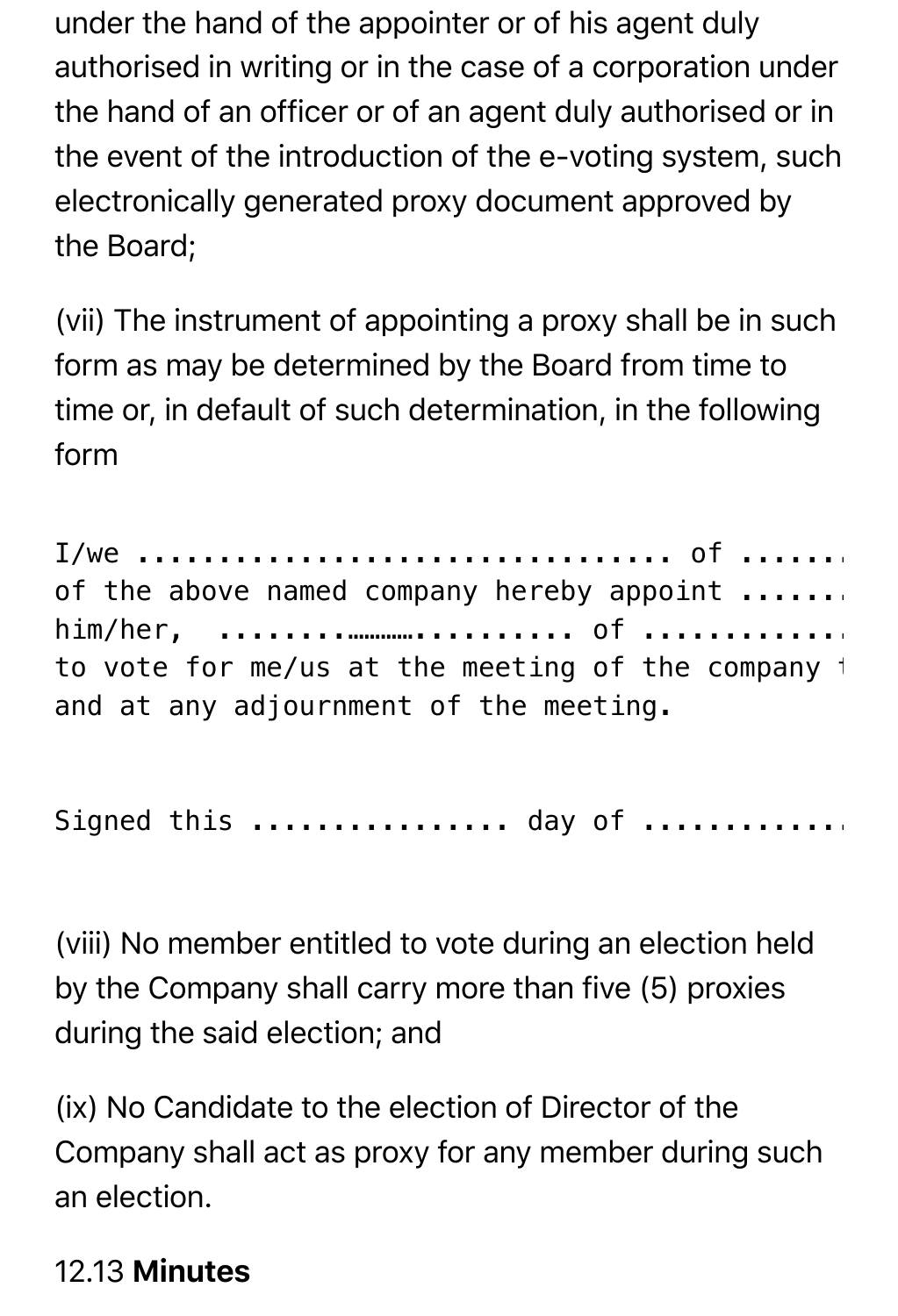(i) The Board shall ensure that minutes are kept for all proceedings at all Annual General Members' Meetings.

(ii) Minutes that have been approved by chairperson of the Annual General Members' Meeting and verified by the Board are prima facie evidence of the proceedings.

(iii) Minutes of Annual General Members' meeting as well as Board meetings shall be kept in such accessible electronic formats as the members may decide, subject to such reasonable restrictions which the Company may impose with the approval of the Members' meeting.

#### 12.14 Member proposals

(i) Each Member may nominate one individual who shall be eligible to be elected as a Director. Such nominations must be received by the Nomination Committee not less than three (3) weeks and not more than eight (8) weeks prior to an Annual General Members' Meeting called under Article 11.1 of this Constitution at which Directors will be elected.

Such nominations shall, subject to the Election Guidelines document, be approved by the Board, and, inter alia, contain the full name and address of the nominated person as well as a short description of the person, including the person's professional background, age, nationality, residential address and the region, which the person is proposed to represent.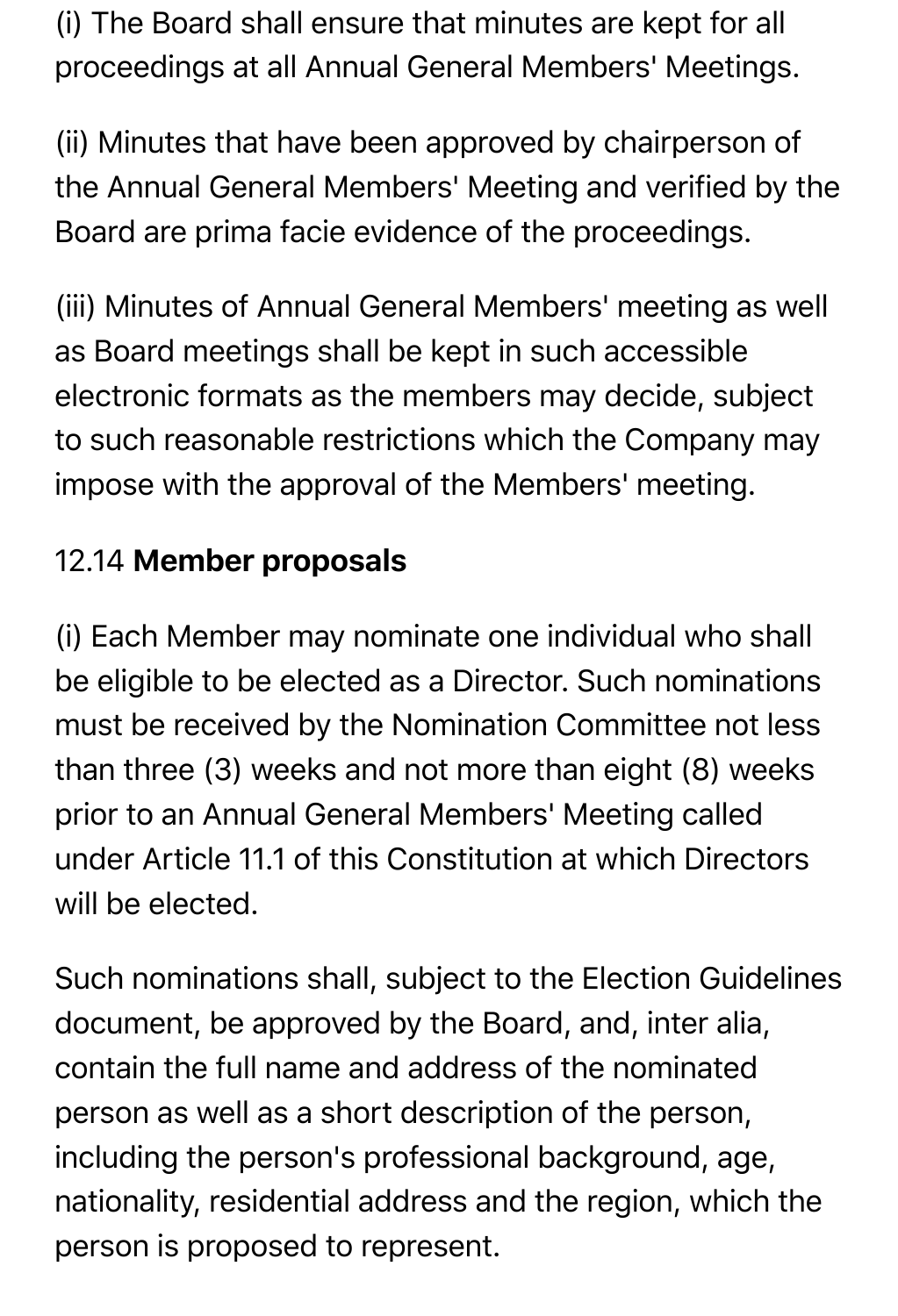(ii) A Member may give written notice to the Board of a matter which the Member proposes to raise for discussion or resolution at the next Annual General Member Meeting called under Article 11.1 of this Constitution at which the Member is entitled to vote

(iii) Where the notice is received by the Board not less than 28 days before the last day on which notice of the relevant Annual General Members' Meeting is required to be given by the Board, the Board shall, at the expense of the Company, give notice of the Member's proposal and the text of any proposed resolution to all members entitled to receive notice of the Meeting.

(iv) Where the notice is received by the Board not less than seven (7) days and not more than 28 days before the last day on which notice of the relevant Annual General Member Meeting is required to be given by the Board, the Board shall, at the expense of the Member, give notice of the Member's proposal and the text of any proposed resolution to all members entitled to receive notice of the said Meeting.

(v) Where the notice is received by the Board less than 7 days before the last day on which notice of the relevant Annual General Members' Meeting is required to be given by the Board, the Board may, where practicable, and at the expense of the Member, give notice of the Member's proposal and the text of any proposed resolution to all members entitled to receive notice of the said Meeting.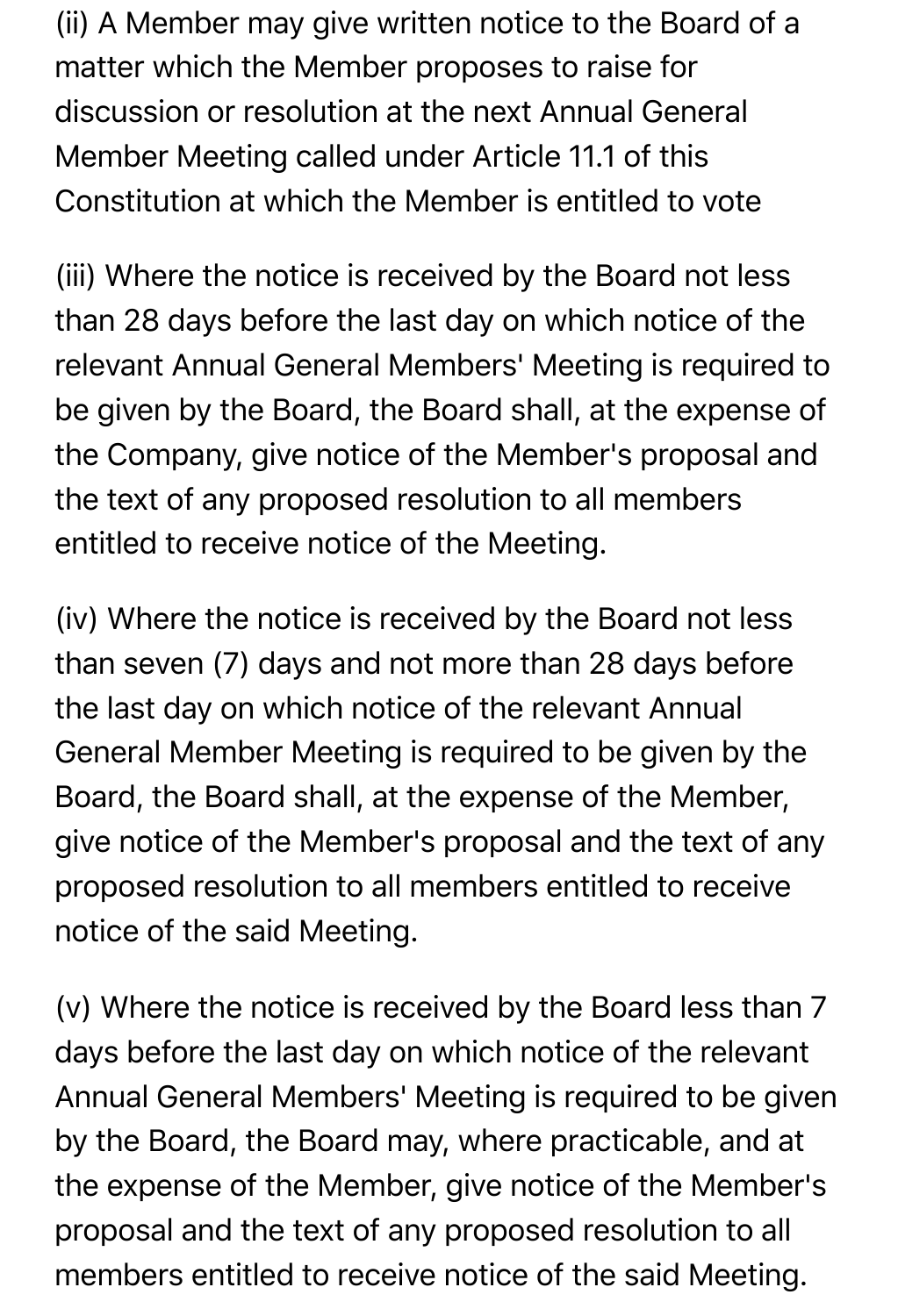(vi) Where the Directors intend that members may vote on the proposal by proxy, they shall give the proposing Member the right to include in or with the notice given by the Board a statement of not more than 1,000 words prepared by the proposing Member in support of the proposal, together with the name and address of the proposing Member.

(vii) The Board shall not be required to include in or with the notice given by the Board a statement prepared by a Member which the Directors consider to be defamatory, frivolous, or vexatious.

(viii) Where the costs of giving notice of the Member's proposal and the text of any proposed resolution are required to be met by the proposing Member, the proposing Member shall, on giving notice to the Board, deposit with the Company or tender to the Company a sum sufficient to meet those costs.

(ix) Notwithstanding the other provisions of this Article, where a proposal is made by a Resource Member, the Board shall have discretion as to whether notice of such proposal should be given to members. Corporations may act by representative.

(x) A corporate body, which is a Member, may appoint a representative to attend an Annual General Members' Meeting on its behalf in the same manner as that in which it could appoint a proxy.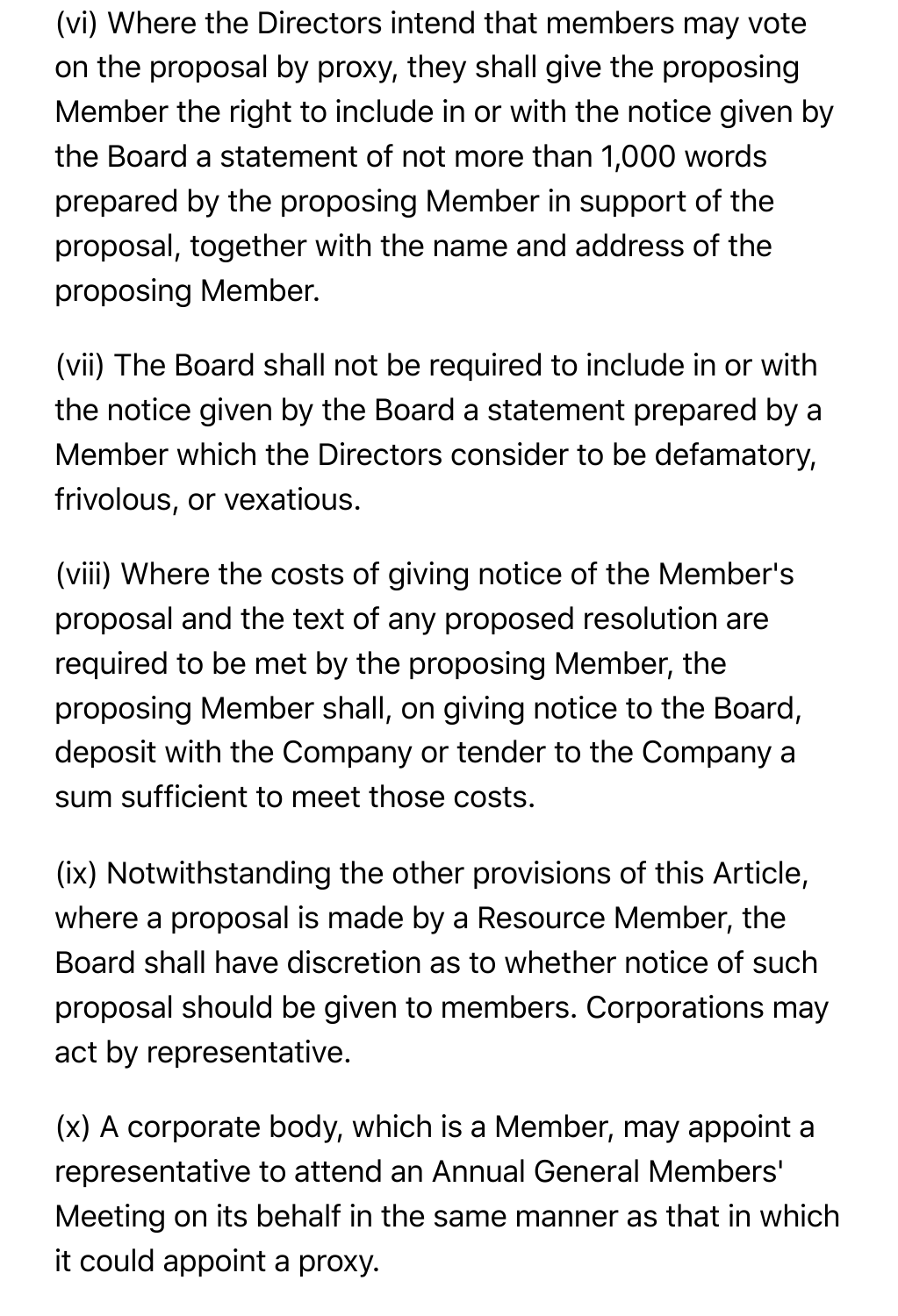#### 12.15 Other proceedings

(i) Unless otherwise expressly provided in this Constitution or otherwise mandatory as per the provisions of the Act, an Annual General Member Meeting called under Article 11.1 of this Constitution may regulate its own procedure.

### **13 APPOINTMENT OF DIRECTORS**

13.1 Subject to the provisions of Article 11 of the present Constitution, the Board shall call a meeting of members to appoint the Directors of the company where vacancies occur as a result of:

(i) the expiry of the term of office of any Director;

(ii) The removal of any Director in terms of Article 14 of this Constitution; and

(iii) The disqualification of any Director in terms of Article 13.10 of this Constitution.

13.2 The election of the Directors of the company shall be carried out in line with the Election process approved by the Board.

13.3 Written notice of the time, date and place of the meeting of members shall be sent to every member and to every Director, the secretary and the auditor of the Company not less than 14 days before the meeting. The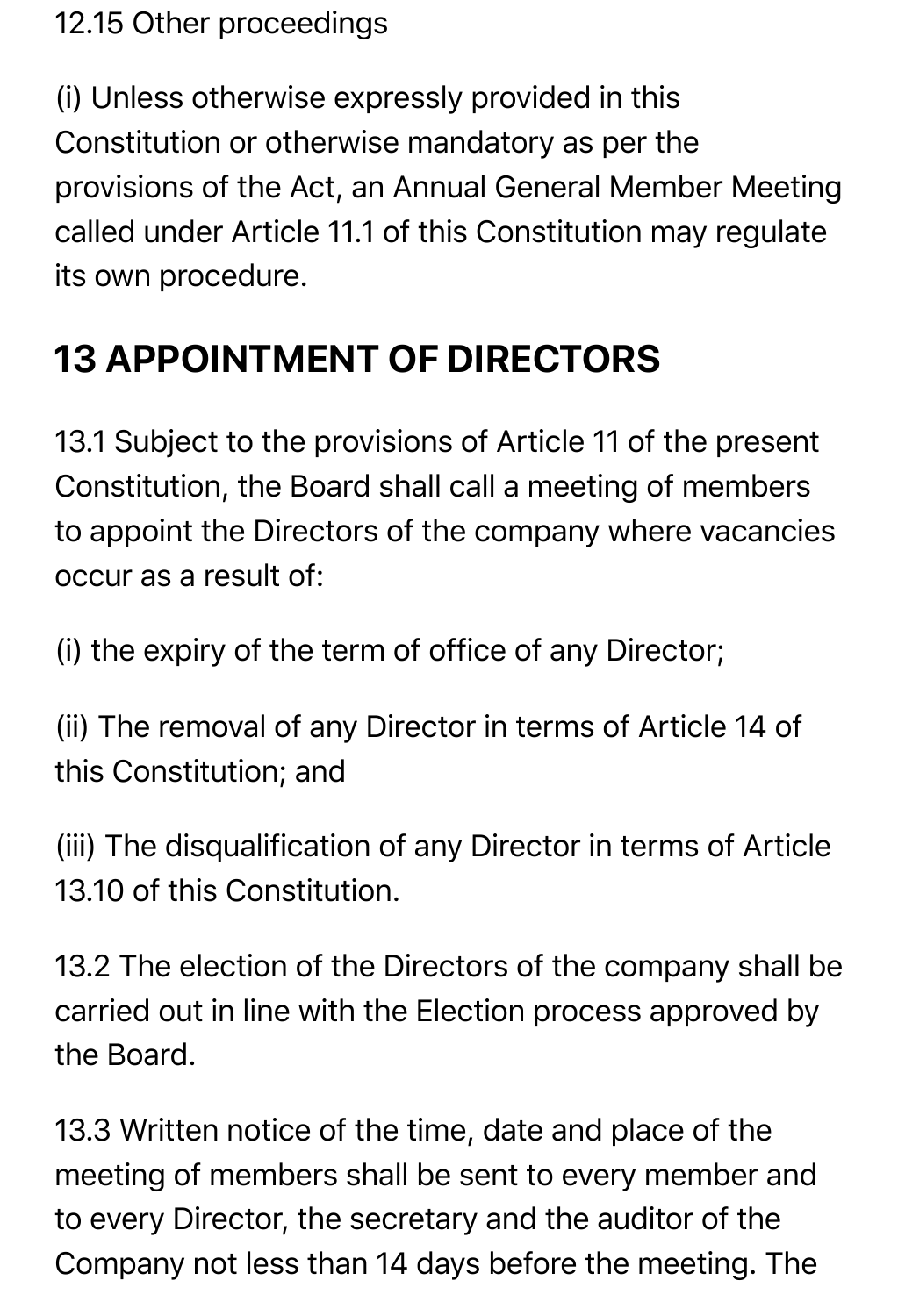notice may be delivered by post, fax, electronic mail or such other method as the Board shall reasonably determine from time to time.

13.4 The Board shall comprise of nine (9) Directors appointed as follows:

(i) Six Directors elected by the Annual General Member Meeting called under Article 11.1 of this Constitution to represent each of the regions listed in Article 13.5; (Seats 1 to 6)

(ii) Two Directors elected by the Annual General Member Meeting called under Article 11.1 upon the recommendation of the NomCom based on their competencies and not their regional representation; and (Seats 7 and 8)

(iii) The Chief Executive Officer. (Seat 9)

13.5 Each of the following six sub-regions of Africa shall be represented by one Director as indicated below:

- (i) Northern Africa (seat 1);
- (ii) Western Africa (seat 2);
- (iii) Indian Ocean (seat 3);
- (iv) Central Africa (seat 4);
- (v) Southern Africa (seat 5); and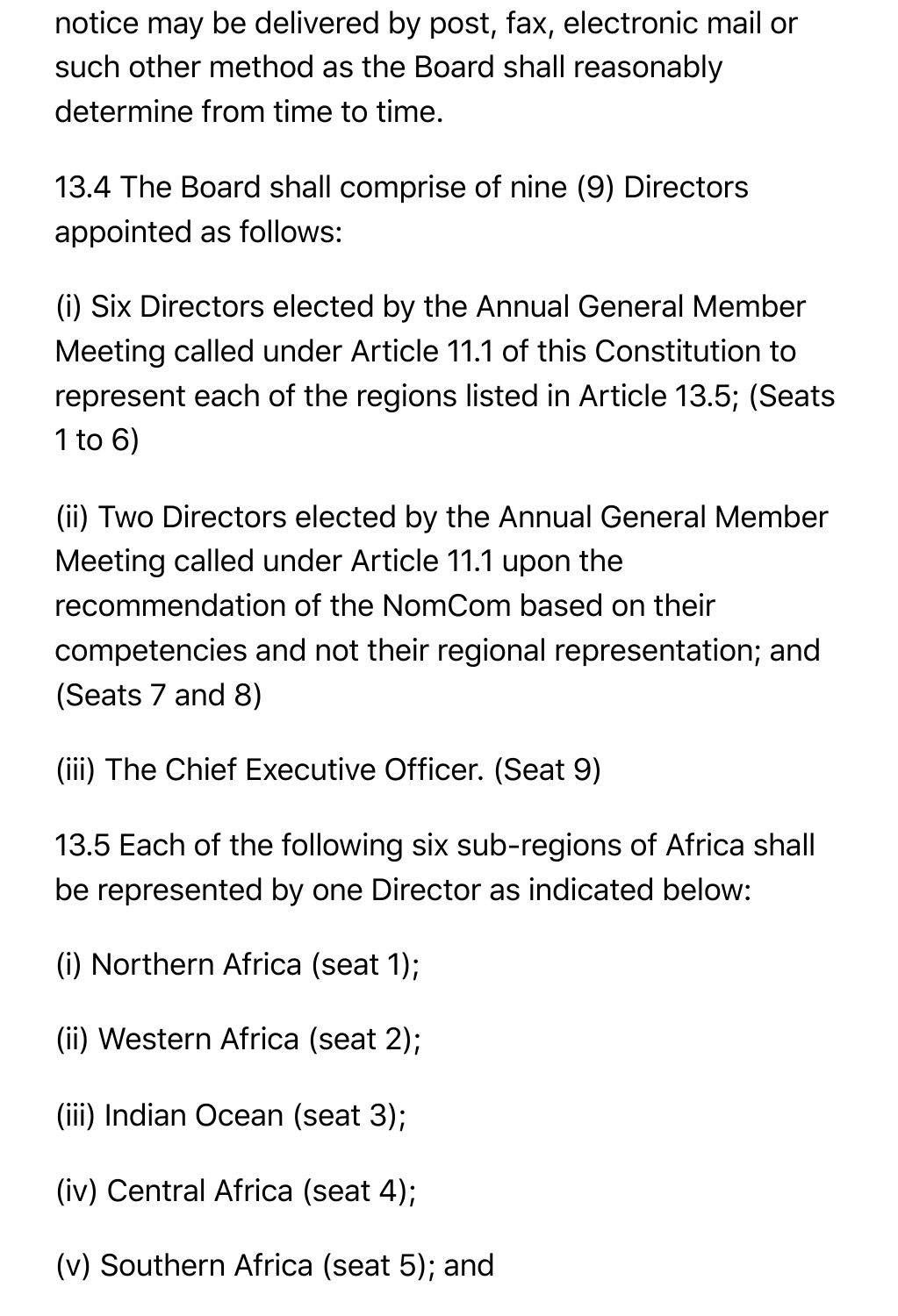(vi) Eastern Africa (seat 6). Each Director elected under Articles 13.4(i) and 13.4(ii) of this Constitution shall hold office for a term of three years, which term of office shall expire on the date of the Annual General Members' Meeting held on or around the third anniversary of the date of appointment of such Elected Director. Subject to Article 13.6, such Director shall be eligible for re-election on the expiry of his term of office.

13.6 For the avoidance of doubt, the sequential election of Directors elected under Article 13.4

(i) of this Constitution, prevailing at the date of adoption of this Constitution shall be continued so that, on the expiry of the respective terms of office of Directors, they shall be elected in the following sequence: (i) Election for Directors representing Northern Africa and Western Africa;

(ii) Election for Directors representing the Indian Ocean and Central Africa; and

(iii) Election for Directors representing Southern Africa and Eastern Africa.

#### 13.7 Election mechanism

(i) Except for the Chief Executive Officer, and subject to Articles 13.10 and 13.11, all other Directors shall be elected by Resource and Registered Members on the date of each Annual General Members' Meeting.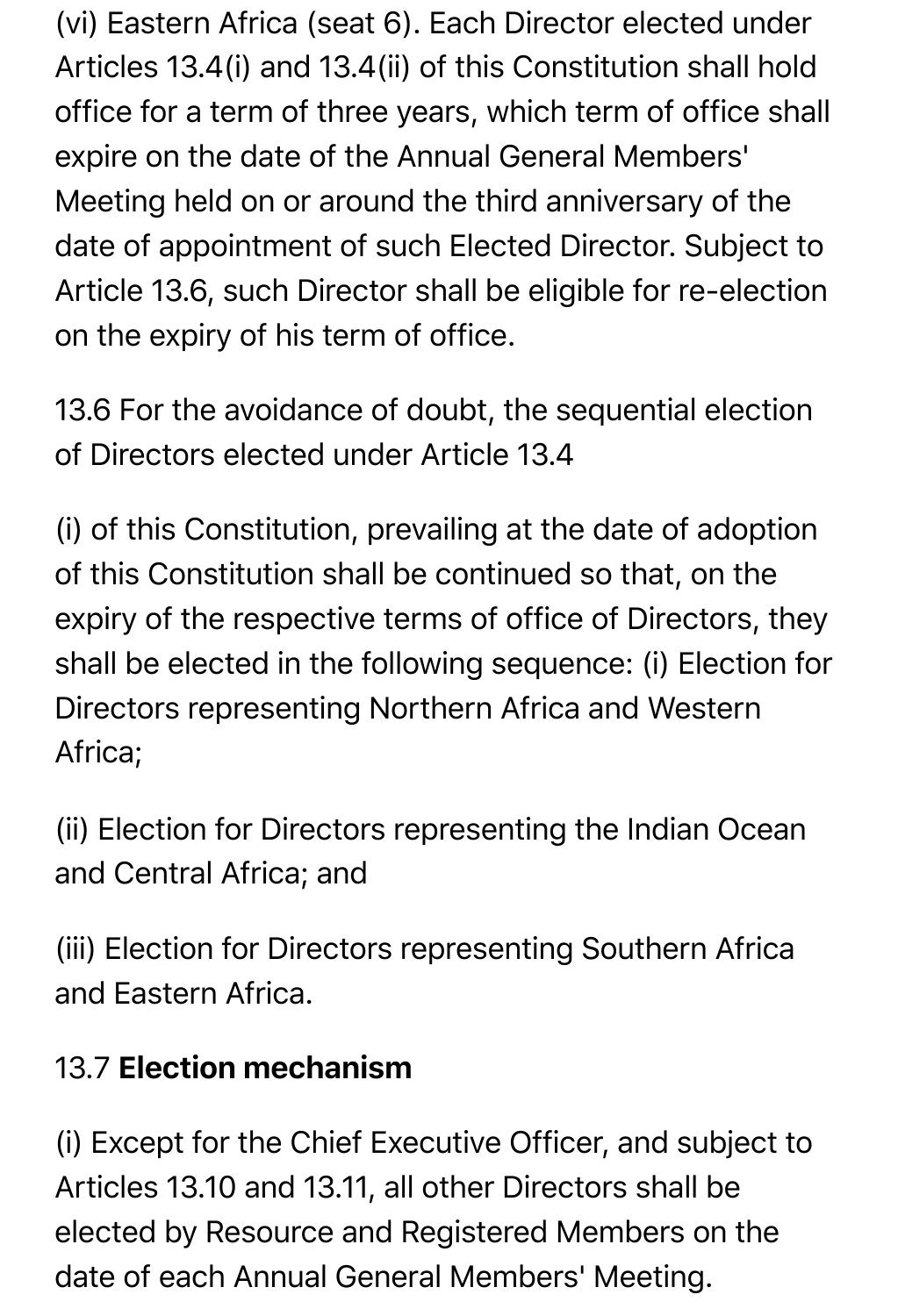a) Six directors representing each of the regions listed in Article 13.5 shall be elected according to Article 13.6.

b) Two Region-Independent Directors representing seats 7 (seven) and 8 (eight) shall be elected during the same elections as for Northern and Western (seats 2 and 1) and Indian Ocean and Central (seats 3 and 4)and shall hold office according to the terms of Article 13.10 of the Constitution.

(ii) The NomCom shall, in terms of the existing election process, take all the relevant actions for participation of these nominees in the election of directors.

13.8 In the event that:

(i) there is no eligible candidate for a particular region;

(ii) there is an untimely death of a sitting director;

(iii) there is an unavailability of a sitting director; the Director already in office in the particular seat shall be deemed to be re-appointed for the period ending with the date of the next election for that particular seat.

13.9 Notwithstanding any other provision of this Constitution, the Company shall at all times have at least one Director who shall be ordinarily resident in Mauritius in line with the provisions of the Act.

13.10 No person shall be appointed or hold office as a Director if s/he is a person who: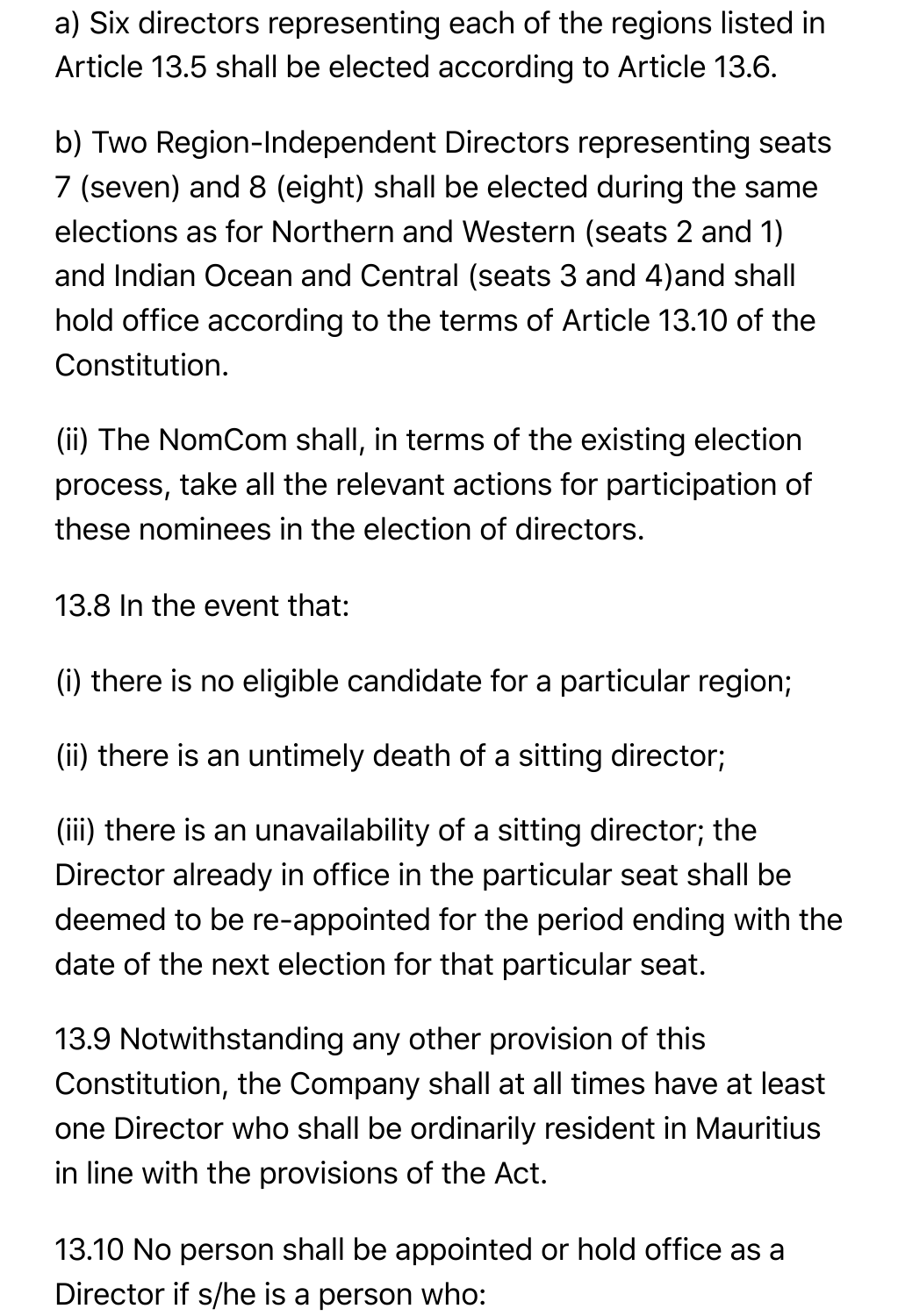(i) is under 18 years of age;

(ii) is an undischarged bankrupt;

(iii) would, but for the repeal of Section 117 of the Companies Act 1984 of Mauritius, be prohibited from being a Director or promoter of, or being concerned or taking part in the management of, a company within the meaning of that Act;

(iv) is prohibited from being a director or promoter of or being concerned or taking part in the management of a company under Sections 337 or 338 of the Act;

(v) is not a natural person; or

(vi) has been adjudged to have been of unsound mind.

13.11 A person shall not be appointed a Director of the Company unless:

(i) that person has consented in writing to be a Director and certified that he/she is not disqualified from being appointed or holding office as a Director in accordance with the Act; and

(ii) that person has signed the forms required to be a Registered Member under Article 6.3 above.

13.12 Further to the provisions of Section 13.11, the Nom Com shall, as far as practically possible, seek the following additional conditions for the eligibility of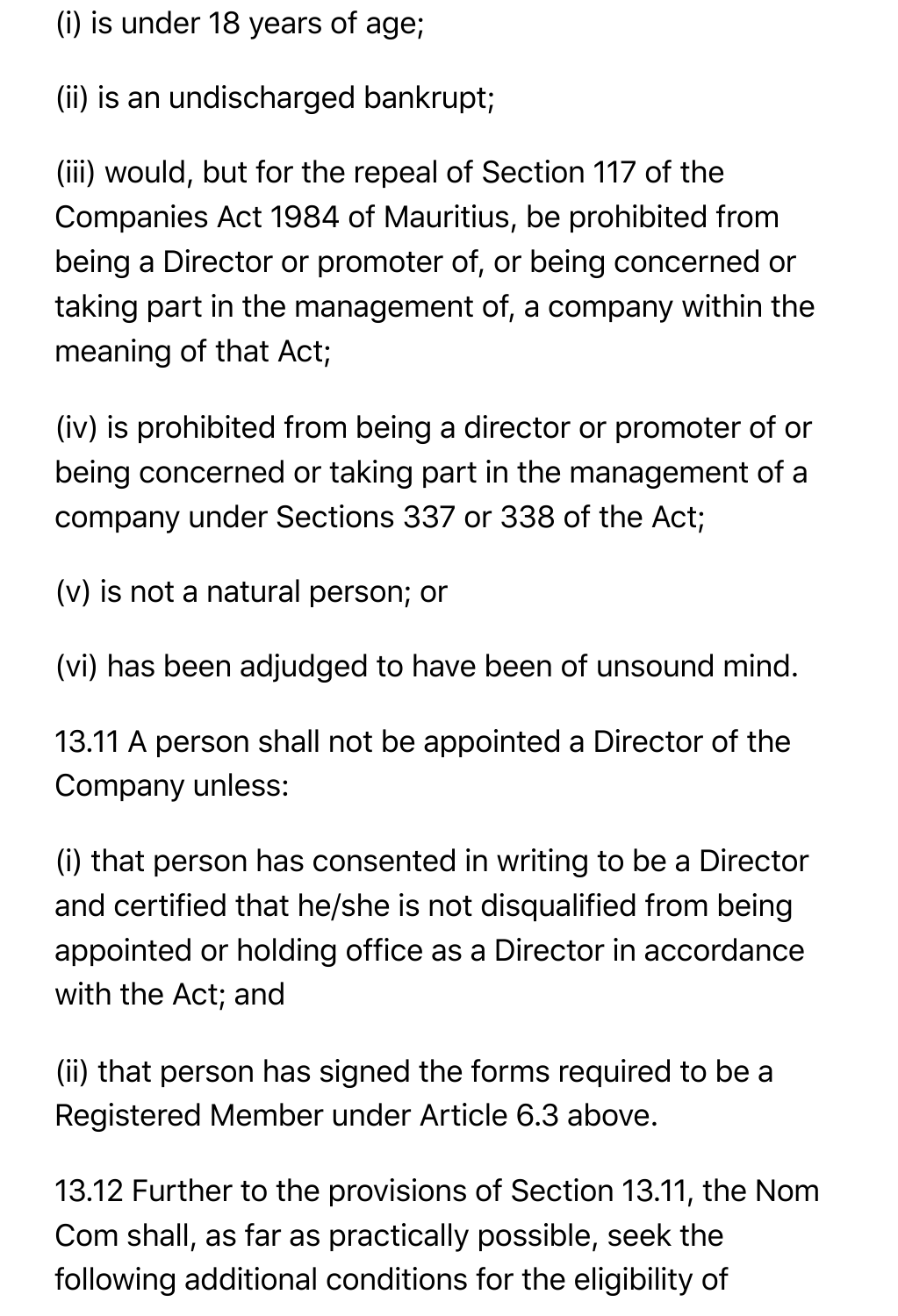candidates to the position of Board Directors:

(i) previous Board or organisational leadership experience;

(ii) skills in business management and leadership;

(iii) fundraising for not-for-profit organisations experience;

(iv) network operations and Internet services experience; and

(v) international Business development experience.

13.13 The provisions of Section 137(1) of the Act shall not apply to the Company.

13.14 The Directors shall have power at any time and from time to time to appoint any person to be a Director to fill a casual vacancy in the Board. Any Director so appointed shall hold office only until the next following Annual General Members' Meeting at which Directors are elected and shall then be eligible for re-election.

### **14 REMOVAL OF DIRECTORS**

14.1 A Director shall hold office until:

(i) his term of office expires, without prejudice to Article 13;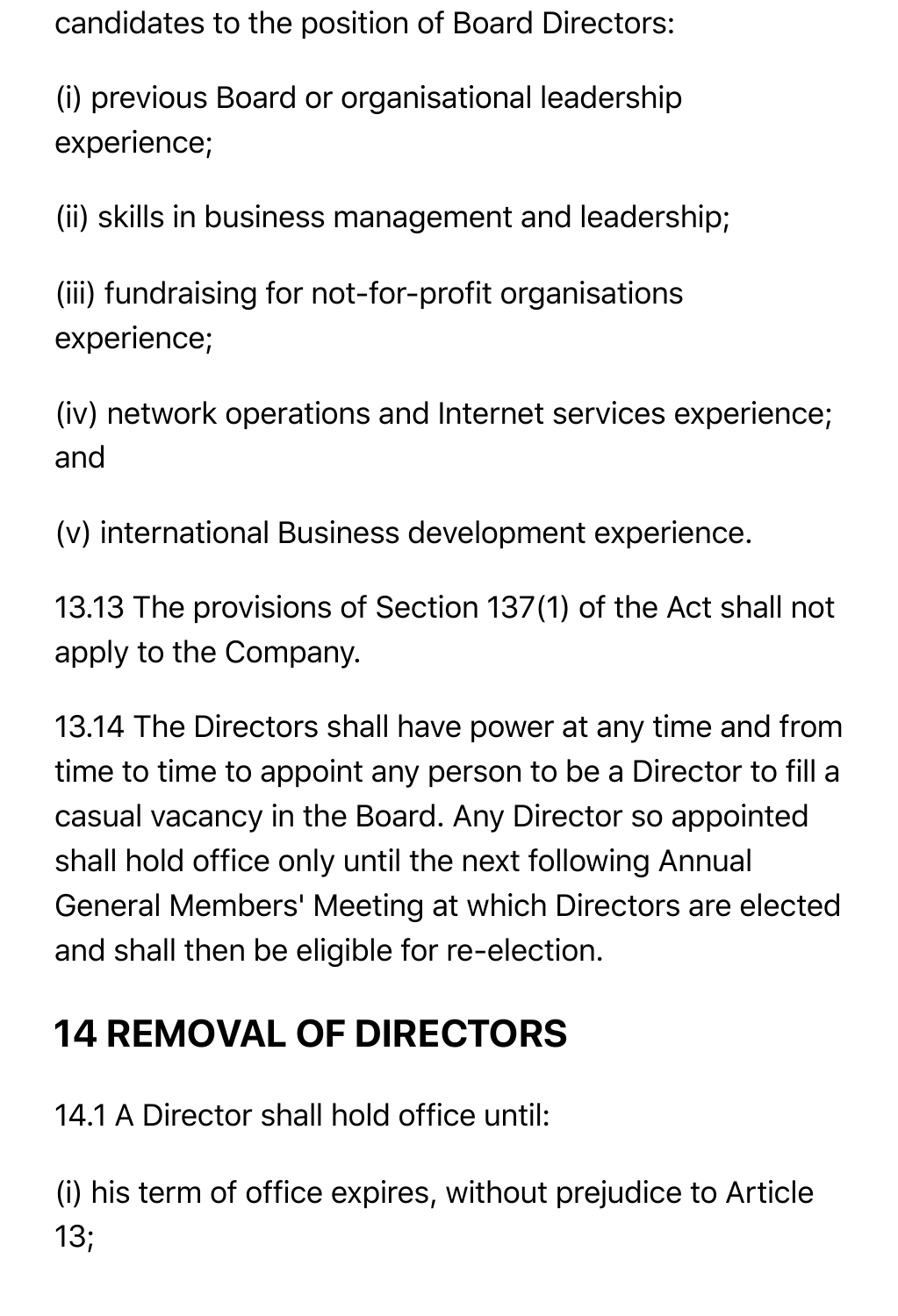(ii) he/she signs a written notice of resignation and delivers it to the address for service on the Company, which notice shall be effective when it is received at that address or at such later time as may be specified in the notice;

(iii) he/she is removed by the affirmative vote of twothirds of all other Directors;

(iv) he/she otherwise ceases to be a Director pursuant to Section 139 of the Act; or

(v) the Director being the Chief Executive Officer, on the Board terminating his employment as Chief Executive Officer.

# **15 POWERS OF DIRECTORS**

15.1 The business and affairs of the Company shall be managed under the direction and supervision of the Board.

15.2 Subject to such modifications, adaptations, exceptions or limitations which may be contained in the Act and this Constitution, the Board shall have all the powers necessary:

(i) for directing, and

(ii) supervising the management of the business and affairs of the Company.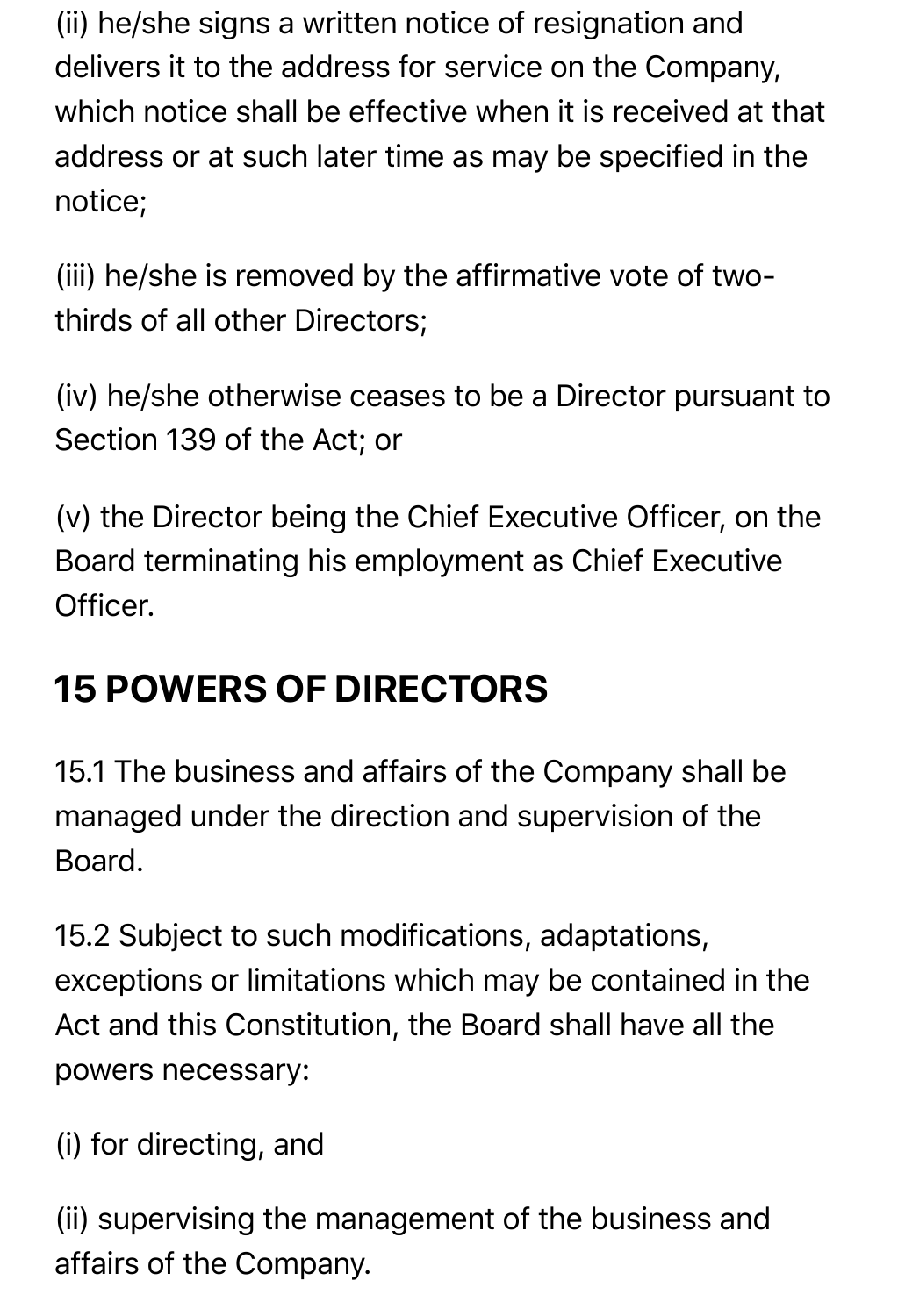15.3 Without prejudice to the generality of Articles 15.1 and 15.2 above, the Directors shall be entitled to:

(i) determine the guidelines for the allocation of address space to members in line with the member driven Policy Development Process;

(ii) consider broad Internet policy issues in order to ensure that the policies and strategies of the Company fully respond to the changing Internet environment;

(iii) determine a financial budget for the activities of the Company for a given period;

(iv) establish a ceiling for expenditures for a given period and from time to time to vary such ceiling as they deem fit;

(v) fill any casual vacancy in the office of the auditor of the Company;

(vi) provide any general directives to the Chief Executive Officer regarding Executive staffing of the Company;

(vii) determine through a dedicated committee, the conditions of employment of the employees of the Company who are employed at an Executive level;

(viii) reduce or waive fees payable by any person to the Company, or to amend in any manner whatsoever the conditions relating to the payment thereof;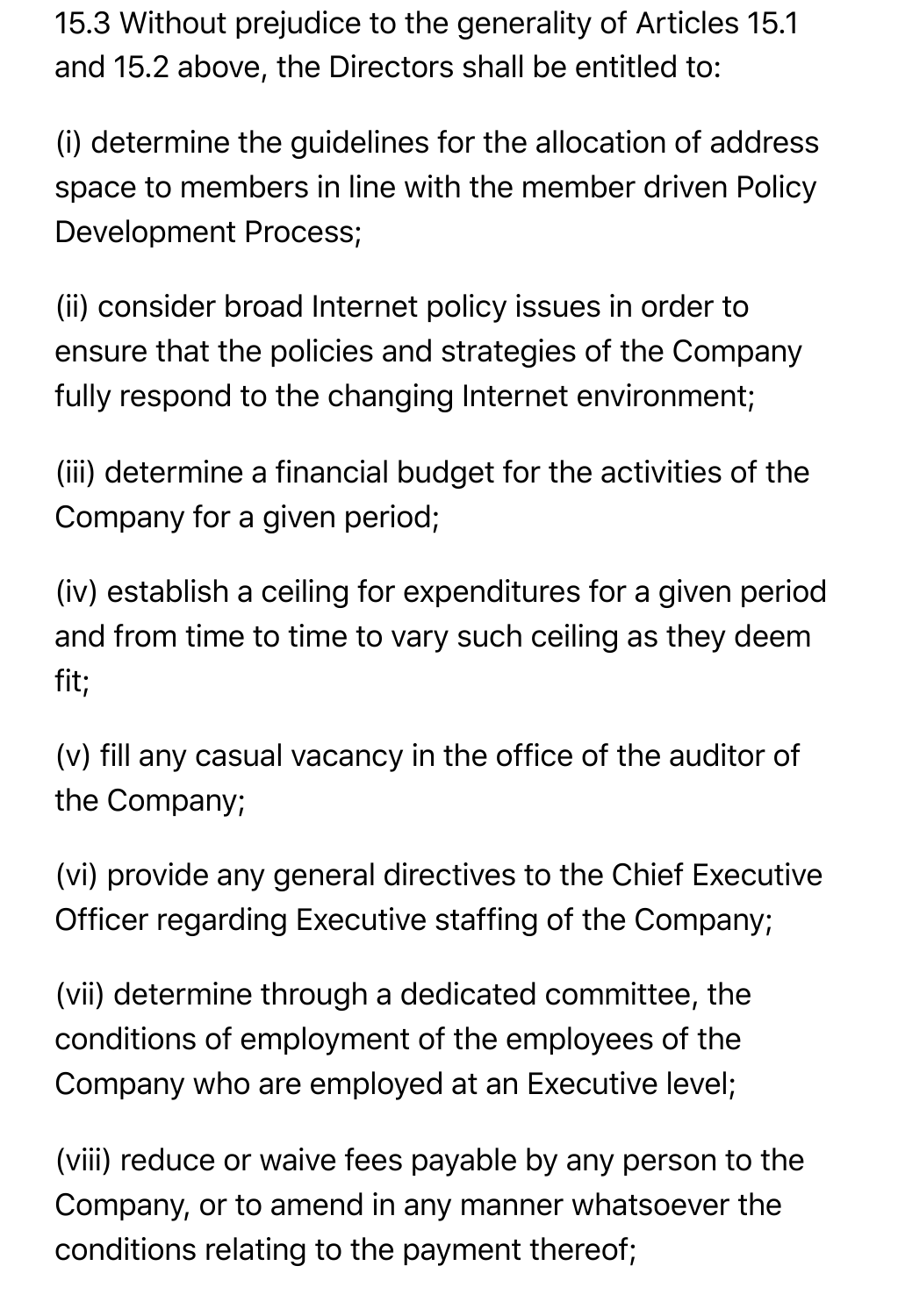(ix) to appoint or remove the secretary of the Company and to determine the remuneration payable to such secretary; and

(x) to appoint such committees for such reasons and with such terms of reference as they shall consider necessary or desirable.

15.4 Subject to Section 15.1 of, and the Seventh Schedule of the Act, the Directors may delegate their powers to such persons as they shall consider necessary and/or desirable for a given period of time.

# **16 THE COUNCIL OF ELDERS**

There shall be a Council of Elders appointed by the Board comprising a maximum of six (6) former chairpersons of AFRINIC who have left the Board. Their advisory role is commensurate with their experience leading the organisation as former Chairs.

16.1 Membership to the Council shall be opened to such former chairpersons who served at least one full term in that capacity.

16.2 First in first out principle will be used to ensure that the number of members of the council does not exceed six (6).

16.3 On the completion of their tenure of office, members of this Council shall retire and not be eligible for re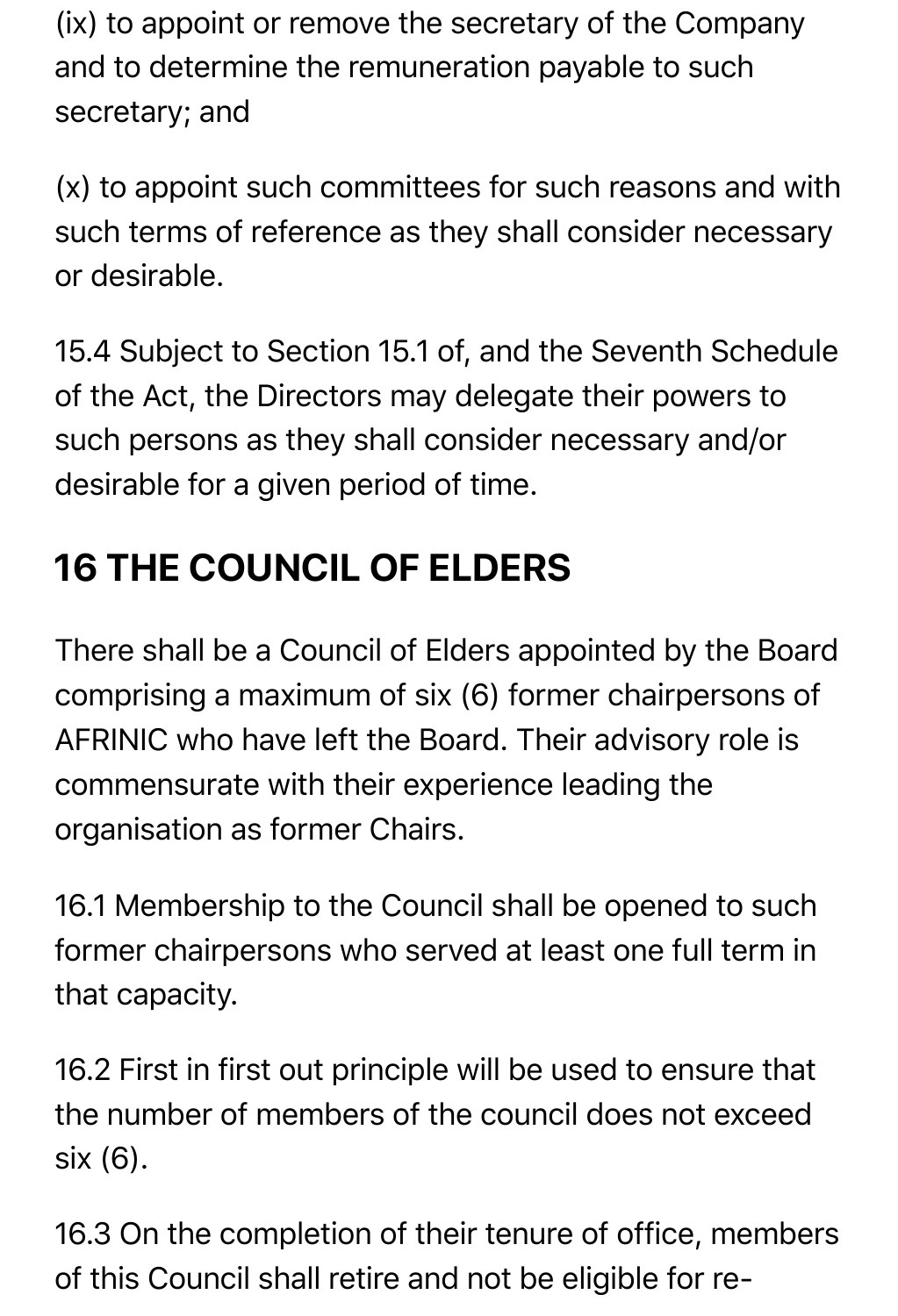appointment.

16.4 This Council shall have an advisory role and shall provide help and assistance to the Chair or the entire Board.

# **17 CHIEF EXECUTIVE OFFICER**

17.1 The Directors shall, by majority vote, appoint the Chief Executive Officer on such terms and conditions as they shall determine.

17.2 The Chief Executive Officer may, subject to applicable labour laws, be removed by an affirmative vote of two-thirds (2/3) of all other Directors.

17.3 The nationals of the country hosting the headquarters of AFRINIC shall be ineligible for appointment to the office of Chief Executive Officer.

17.4 The Chief Executive Officer:

(i) shall manage the day to day business of the Company;

(ii) shall have power to determine the remuneration and other conditions of employment of all employees of the Company (except for employees at executive level);

(iii) shall have such other powers as may be delegated to him from time to time by the Board; and

(iv) Shall report directly to the Board.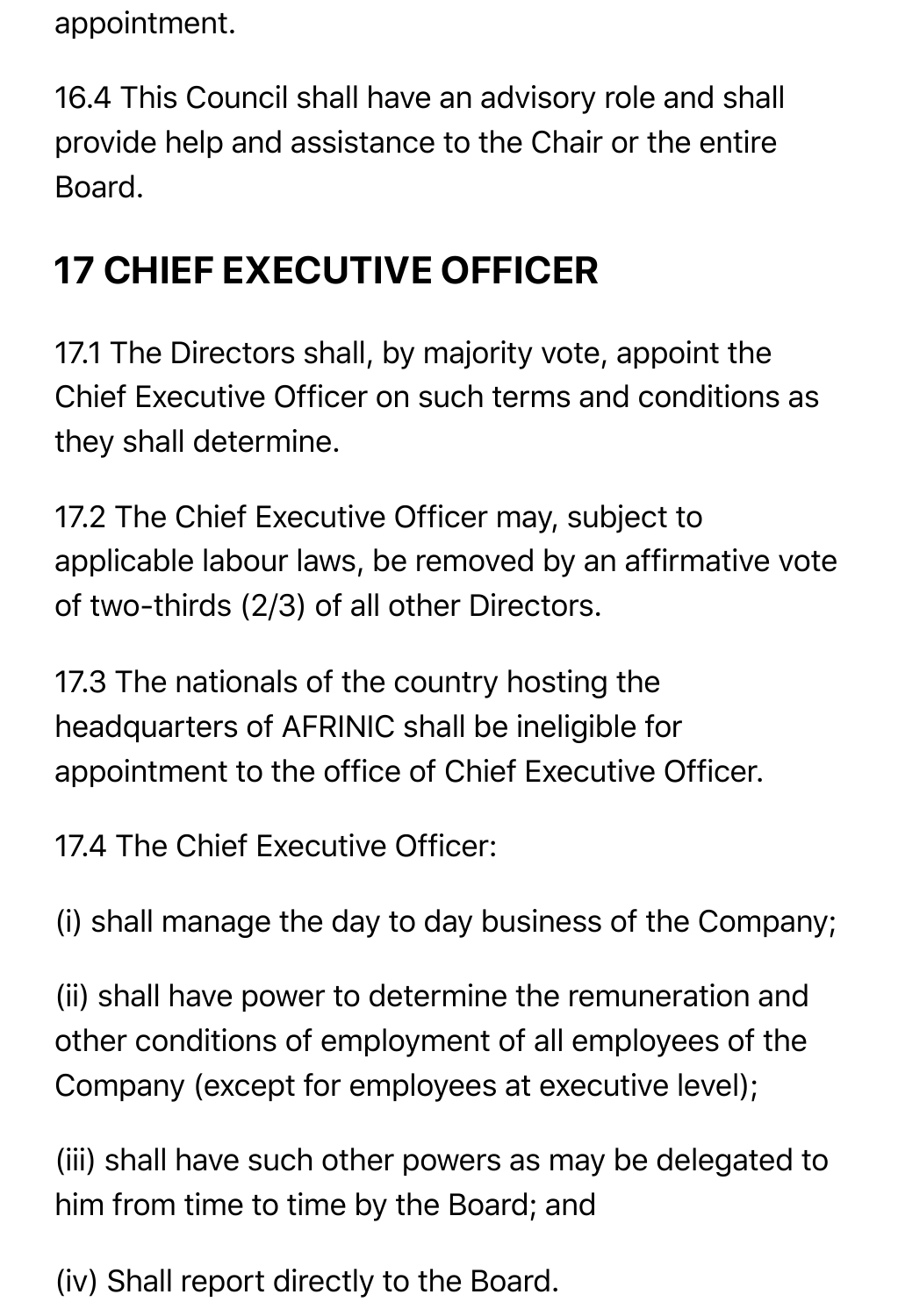# **18 REMUNERATION OF DIRECTORS**

18.1 Except for the Chief Executive Officer, a Director shall not be an employee of the company and subject to the approval of the Annual General Members' Meeting may receive such remuneration or compensation as may be prescribed.

However, Directors shall be entitled to be reimbursed for reasonable out-of pocket expenses (including travelling, hotel and subsistence expenses) as determined by the Board from time to time, incurred in the fulfilment of their duties towards the Company or otherwise in connection with the business of the Company.

# **19 PROCEEDINGS OF DIRECTORS**

19.1 Chairperson and Deputy Chairperson – The Directors shall elect from one of their member a Chairperson and a deputy or vice Chairperson.

(i) The chairperson or, failing him, the deputy chairperson, shall preside at all meetings of the Directors, but if at any meeting the chairperson and deputy chairperson are not present within fifteen (15) minutes after the time appointed for holding the same, the Directors present may choose one of their members to be chairperson of the meeting.

#### 19.2 Notice of Board Meeting – A Director or, if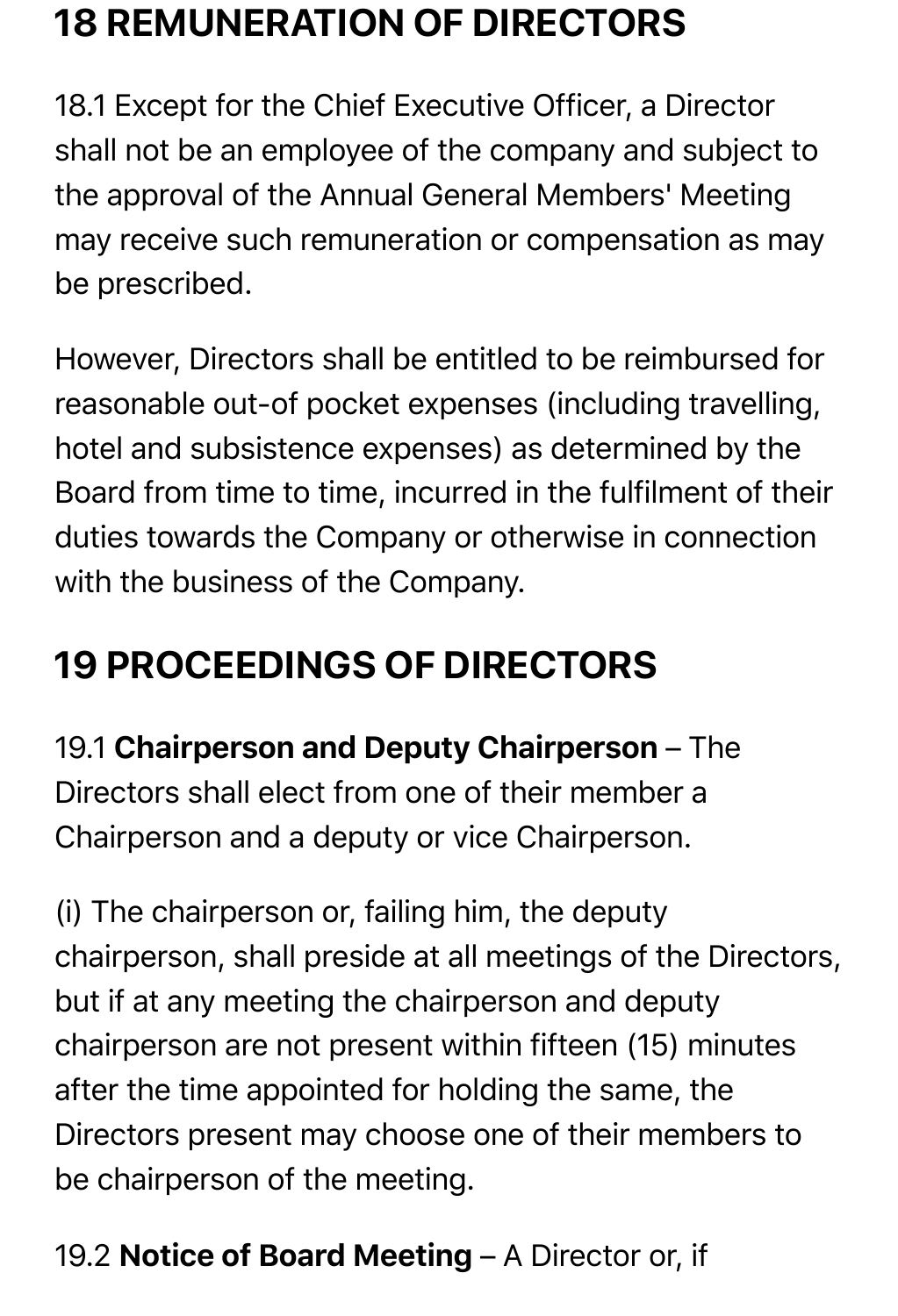requested by a Director to do so, an employee or the secretary of the Company, may convene a meeting of the Board by giving at least fourteen (14) days notice provided that shorter notice may be given where at least three fourths of the Directors consent to such shorter notice or if the chairperson of the Board considers that the business of the meeting is urgent.

(i) A notice of a meeting of the Board shall be sent to the Chief Executive Officer, every Director and the notice shall include the date, time, and place of the meeting and the matters to be discussed. The notice may be delivered by post, fax, electronic mail or such other method as the Board shall reasonably determine from time to time.

(ii) An irregularity in the notice of a meeting is waived where all Directors entitled to receive notice of the meeting attend the meeting without protest as to the irregularity or where all Directors entitled to receive notice of the meeting agree to the waiver.

19.3 Methods of holding Board Meetings - A meeting of the Board may be held:

(i) by a number of the Directors who constitute a quorum as provided for in Article 19.6, being assembled together at the place, date, and time appointed for the meeting;

(ii) by means of audio, or audio and visual, communication by which all Directors participating and constituting a quorum can simultaneously hear each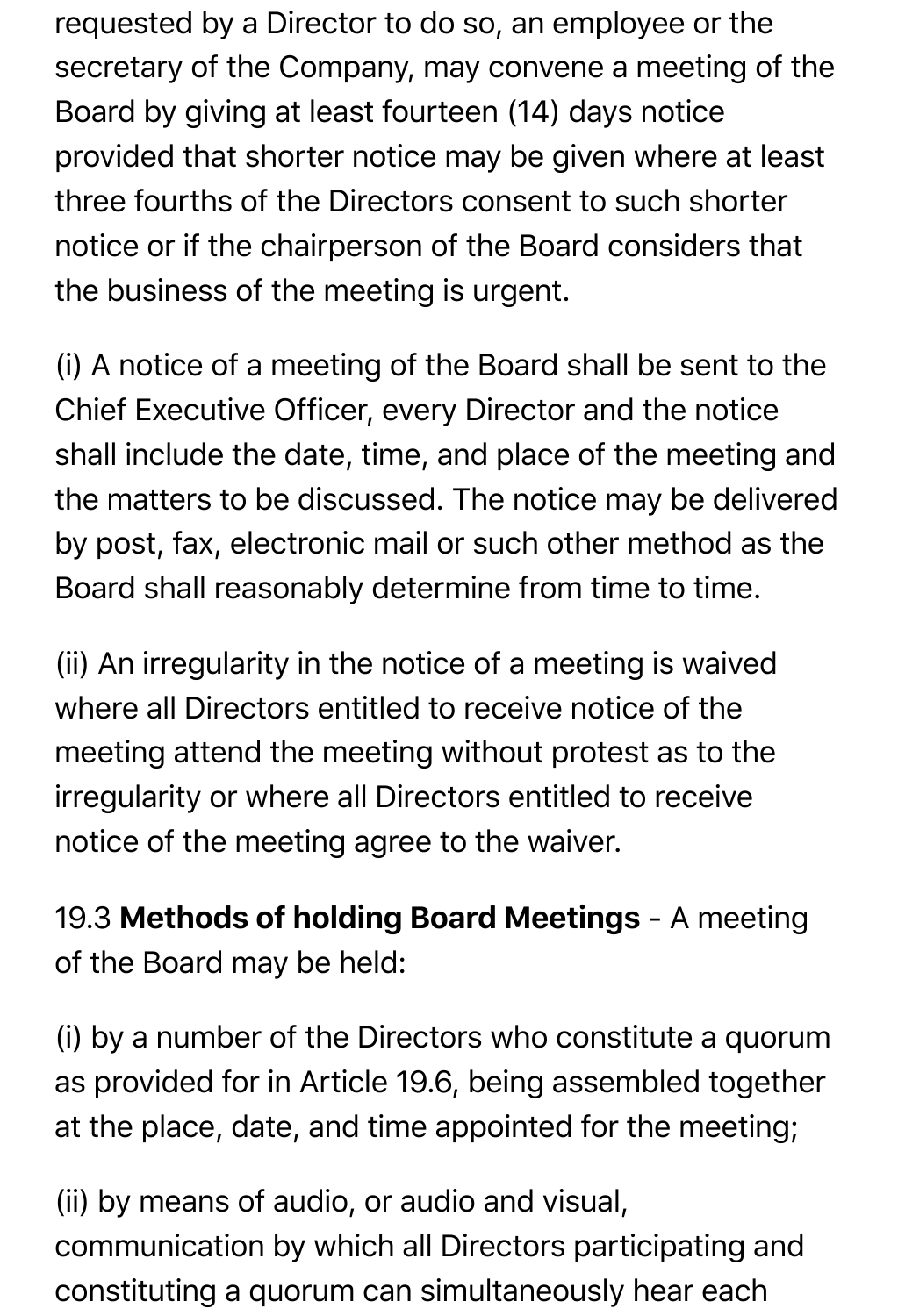other throughout the meeting; or

(iii) such other methods of communication whereby all Directors participating and constituting a quorum can simultaneously communicate with each other throughout the meeting.

19.4 Regular meetings of the Board will be held on dates to be determined by the Board. To the extent practicable, meetings should be held in different locations around the continent of Africa on a regular basis.

19.5 Every Director shall be entitled to attend each Board meeting.

19.6 Quorum - A quorum for a meeting of the Board shall be the majority of Directors, which shall be not less than five (5) Directors.

(i) No business may be transacted at a meeting of Directors if a quorum is not present, provided that, if a quorum is not constituted, the Directors present may adjourn the meeting. If a meeting is adjourned for more than 24 hours, notice shall be given to those Directors not present at the meeting at the time of adjournment. At the adjourned meeting, the Directors present, not being less than three in number, shall constitute a valid quorum.

19.7 Voting - Every Director shall have one vote. The chairperson shall not have a casting vote.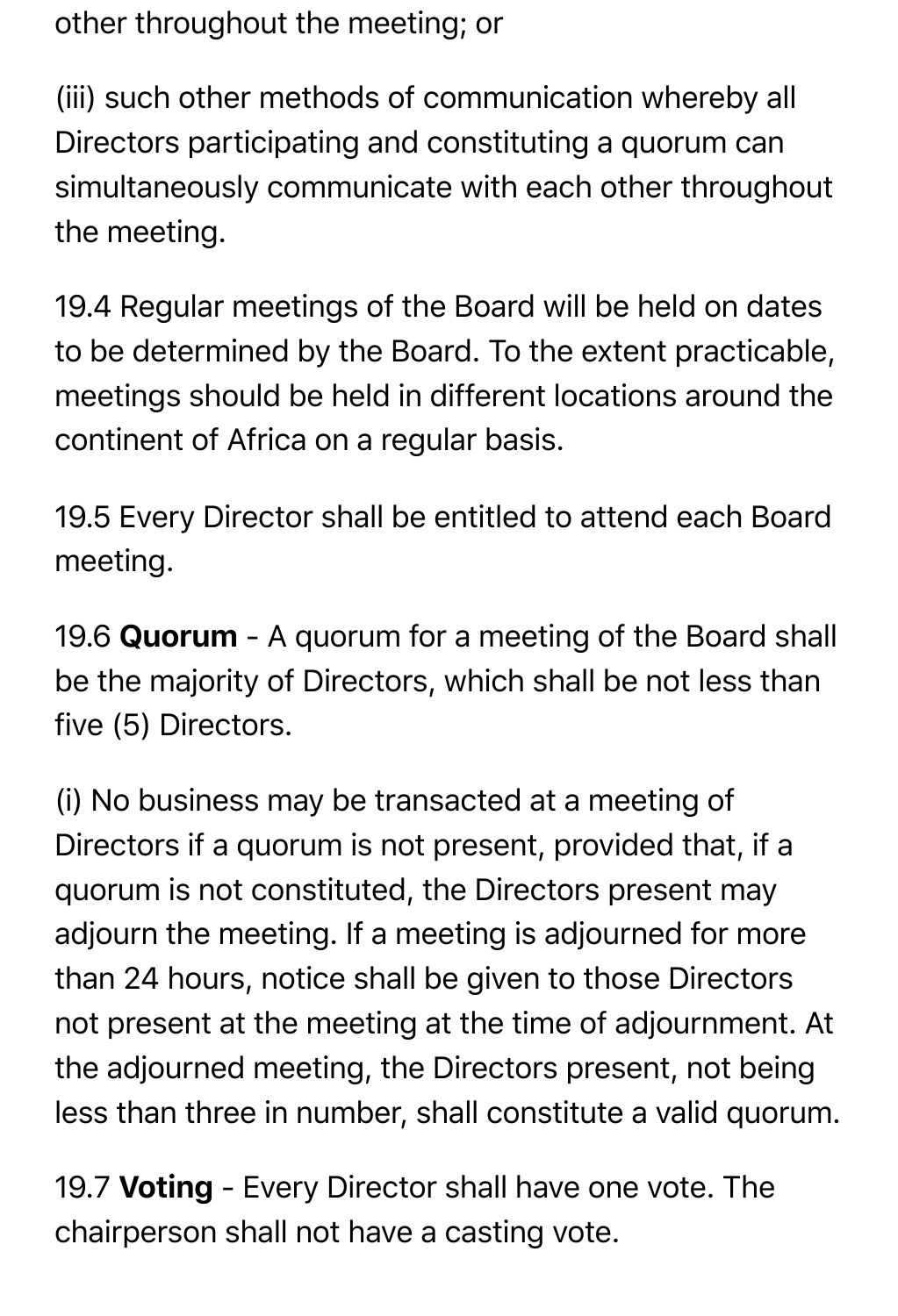19.8 A resolution of the Board is passed if a majority of the votes cast on it, by eligible Board Members, is in favour of the resolution.

19.9 A Director present at a meeting of the Board is presumed to have agreed to and to have voted in favour of a resolution of the Board unless he/she expressly dissents from or votes against the resolution at the meeting.

19.10 **Minutes** - The Board shall ensure that minutes are kept of all proceedings at meetings of the Board.

19.11 Any such minutes shall be approved by the Board at its next succeeding meeting where a majority of directors so decide pursuant to a simple resolution.

19.12 Resolutions in writing - A resolution in writing, signed or assented to by two-thirds of all Directors then entitled to receive notice of a Board meeting, is as valid and effective as if it had been passed at a meeting of the Board duly convened and held.

(i) Any such resolution may consist of several documents (including facsimile or other similar means of communication) in like form each signed or assented to by one or more Directors.

(ii) A copy of any such resolution must be entered in the minute book of Board proceedings.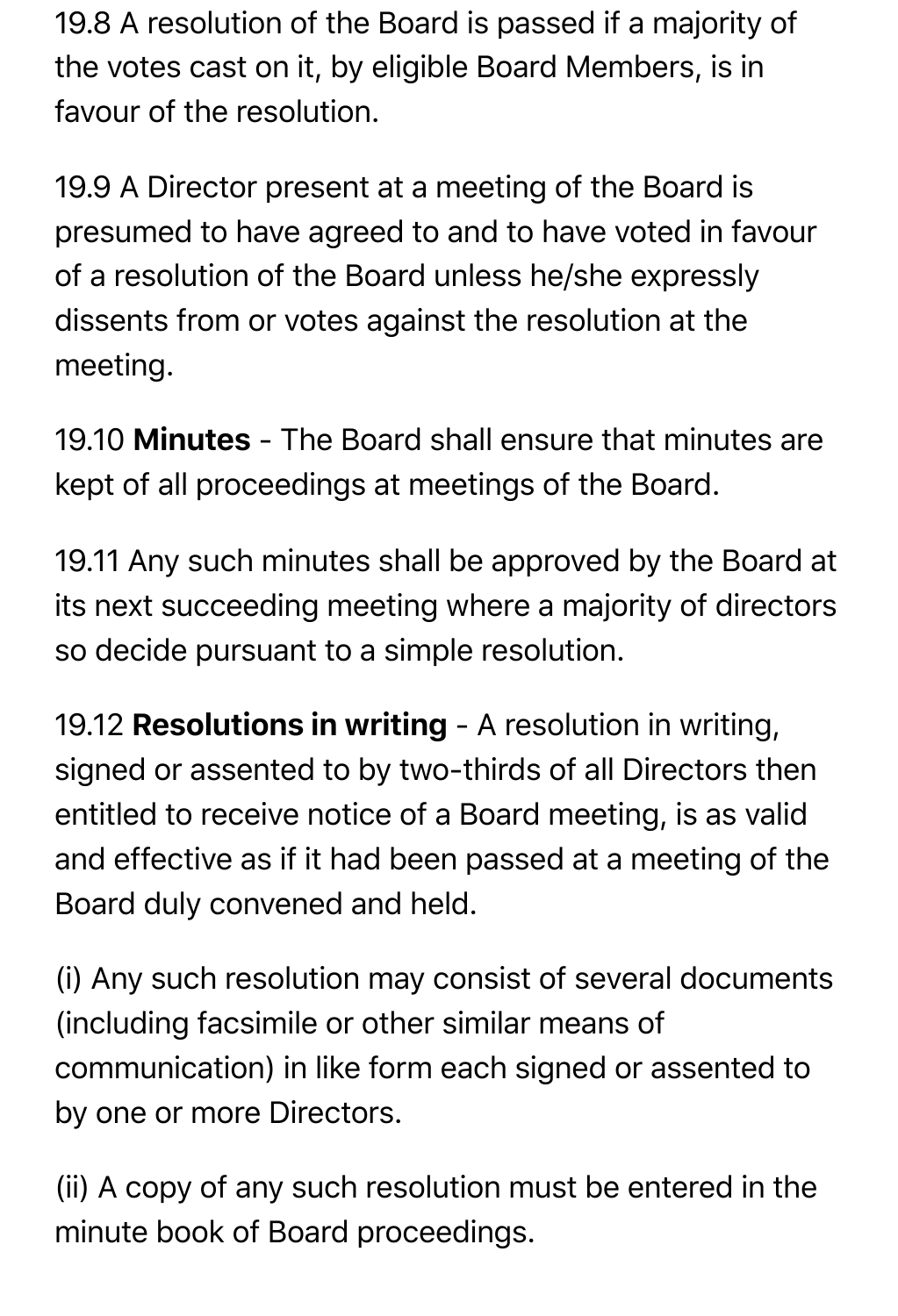19.13 Other proceedings - Except as provided herein, the Board may regulate its own procedures.

# **20 SECRETARY**

20.1 The secretary shall be appointed by the Directors.

20.2 No person shall be appointed as secretary unless that person has consented to be the secretary and has the qualifications specified under section 165 of the Act.

### **21 INDEMNITY AND INSURANCE**

21.1 The Directors and employees of the Company shall be indemnified by the Company to such extent as is authorised by the Act.

21.2 The Board may cause the Company to provide insurance to a Director or employee of the Company to such extent as is authorised by the Act.

### **22 WINDING-UP**

22.1 If the Company shall be wound up while a person is a Registered Member or within one year after that person ceases to be a Registered Member, every Registered Member of the Company will contribute such amount as may be required, not exceeding Rs. 500 (five hundred Mauritian rupees) to the assets of the Company for payment of the Company's debts and liabilities accrued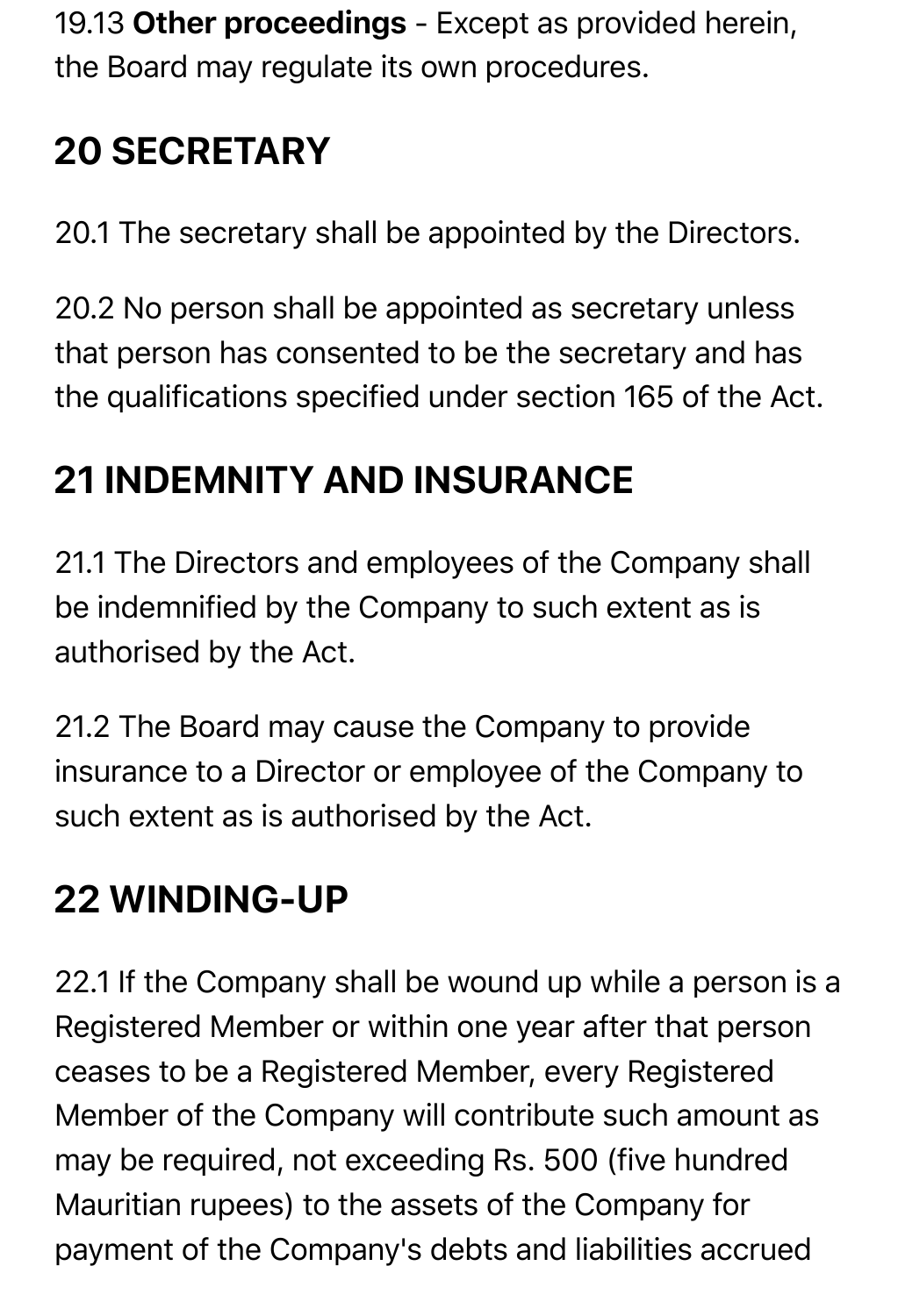before the Registered Member ceases to be a Registered Member, and of the costs and expenses of winding-up.

22.2 If on the winding up or dissolution of the Company, there remain any surplus assets after satisfaction of the Company's debts and liabilities, the surplus shall not be paid to the members but shall instead be given or transferred to some other institution or institutions having objects similar to the objects of the Company. The institution to which the surplus shall be transferred shall be determined by the members or, in default of such determination, by the liquidator after considering the advice of the Board.

### **23 COMMON SEAL, AUTHENTICATION OF DOCUMENTS**

23.1 The Company may have a seal, known as the common seal, which shall contain the name of the Company and which shall not be affixed to any instrument without the authority of the Board and/or the Chief Executive Officer.

23.2 All instruments, deeds, acts and documents executed on behalf of the Company may be in such form and contain such powers, provisos, conditions, covenants, clauses and agreements as the Board and/or the Chief Executive Officer may think fit and shall be signed either by the Chief Executive Officer or by two Directors or by such other person or persons as the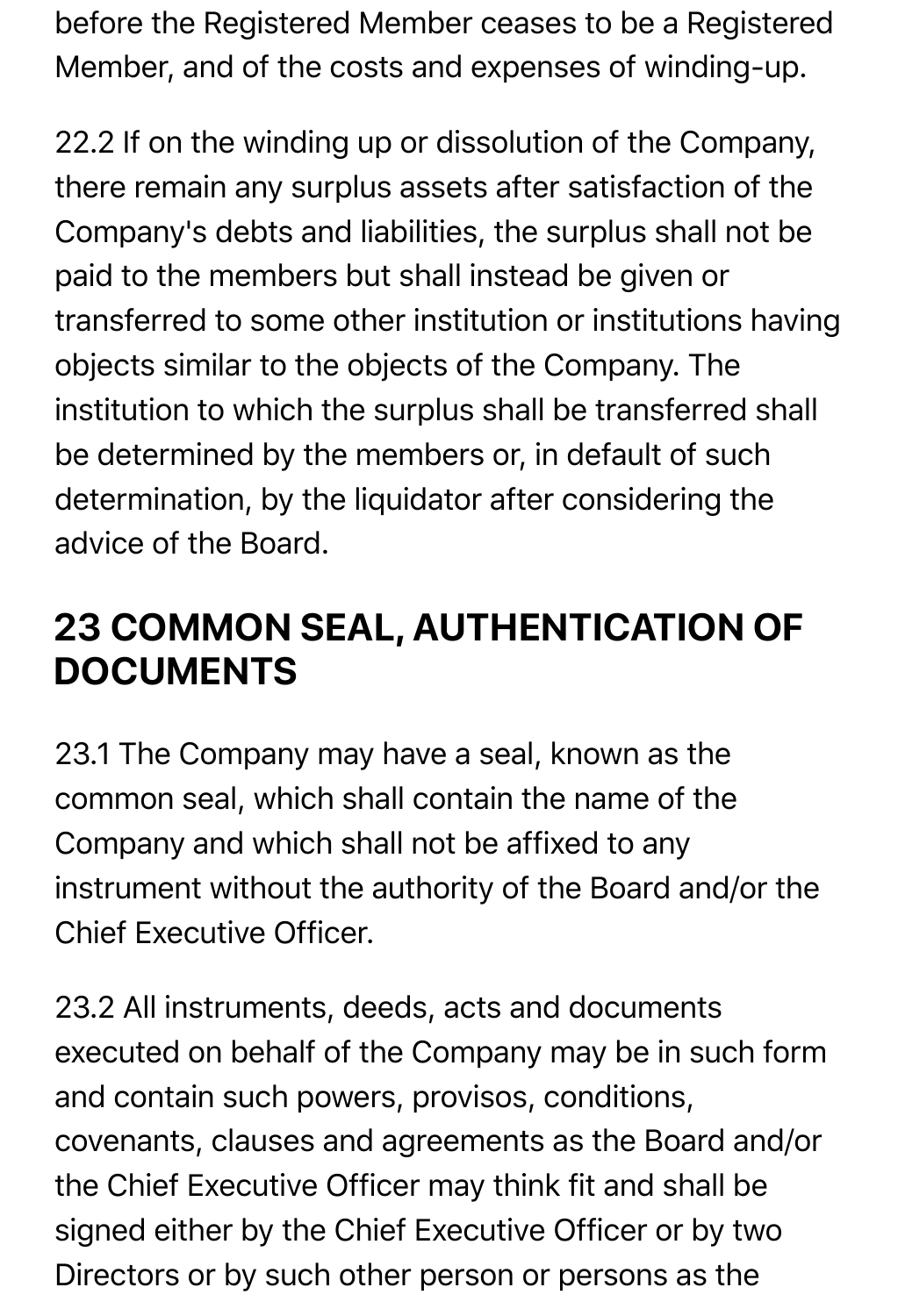Board may from time to time appoint.

23.3 All bills of exchange, promissory notes or other negotiable instruments shall be accepted, made, drawn or endorsed for and on behalf of the Company and all cheques or orders for payment shall be signed either by the Chief Executive Officer or by two Directors or by such other person or persons as the Board may from time to time appoint.

23.4 Articles 23.2 and 23.3 shall be subject to such authorisation policy as may be determined or varied by the Board from time to time.

23.5 All monies belonging to the Company shall be paid to such bankers as the Board of Directors shall from time to time appoint and all receipts for money paid to the Company shall be signed by the Chief Executive Officer or a Director or by such officer as the Board may from time to time appoint.

23.6 Cheques or other negotiable instruments paid to the Company's bankers for collection and requiring the endorsement of the Company shall be endorsed on its behalf by the Chief Executive Officer plus one Director who shall be so nominated and mandated by the Board, or by two Directors equally mandated by the Board in case of unavailability of the Chief Executive Officer.

23.7 Notwithstanding Articles 23.1 to 23.6, both inclusive, the Chief Executive Officer may where it is urgent and